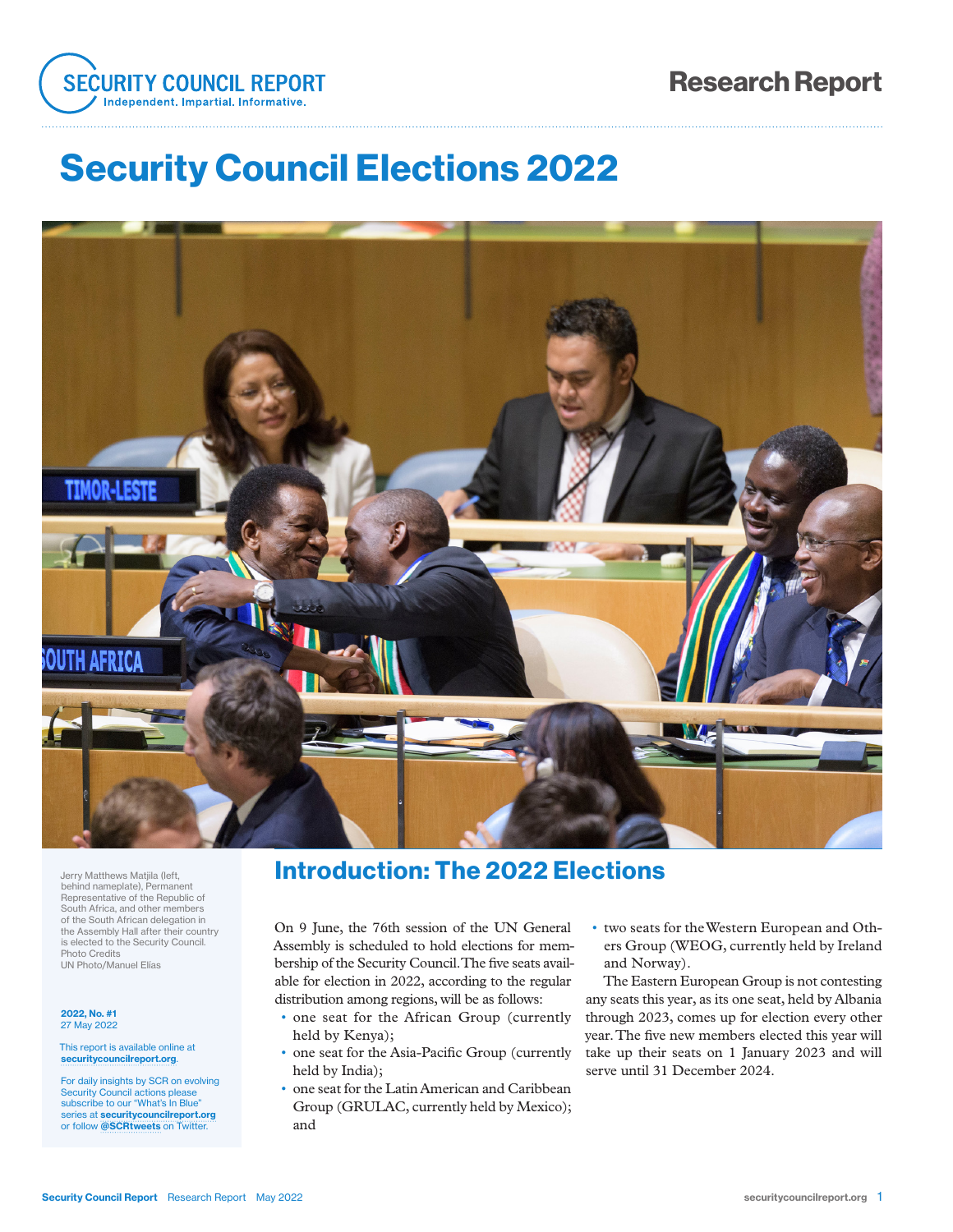- 1 Introduction: The 2022 Elections
- 2 The 2022 Candidates
- 5 Potential Council Dynamics in 2023
- 6 The Election Process
- 7 Regional Groups and Established Practices
- 9 The 2017-2018 Split Term
- 10 Becoming a Candidate
- 10 Campaigning for the Council
- 11 UN Documents on Security Council Elections
- 11 Useful Additional Sources
- 12 Annex 1: Rules and Process for Election to the Council: Relevant Charter Provisions and Rules of Procedure
- 13 Annex 2: Historical Background
- 14 Annex 3: Results of Recent Elections for Non-Permanent Members of the Security Council

Five member states— Ecuador, Japan, Malta, Mozambique, and Switzerland—are currently running for the five available seats. Three out of the five candidates have served on the Council previously: Japan has served eleven times, Ecuador three times, and Malta once. Mozambique and Switzerland have never served on the Council.

The table below shows the number of seats available by region in the 2022 election, the declared candidates, and their prior terms on the Council.

| <b>REGION</b>                  | <b>SEATS AVAILABLE IN 2022</b> | <b>CANDIDATES AND PRIOR COUNCIL TERMS</b>                                                                                               |
|--------------------------------|--------------------------------|-----------------------------------------------------------------------------------------------------------------------------------------|
| Africa                         |                                | Mozambique (never served)                                                                                                               |
| Asia-Pacific <sup>1</sup>      |                                | Japan (1958-1959, 1966-1967, 1971-1972, 1975-<br>1976. 1981-1982. 1987-1988. 1992-1993. 1997-<br>1998. 2005-2006. 2009-2010. 2016-2017) |
| Latin America and<br>Caribbean |                                | Ecuador (1950-1951, 1960-1961, 1991-1992)                                                                                               |
| Western Europe<br>and Others   | 2                              | Malta (1983-1984)<br>Switzerland (never served)                                                                                         |

Japan is one of only two elected members with ten or more previous terms (the other is Brazil, currently serving its eleventh Council term): upon taking its seat in 2023, Japan will take the record with twelve Council terms. Mozambique and Switzerland are among 62 UN member states —31.9 percent of the total membership—that have never been on the Council.

#### **African Seat**

Three non-permanent seats are always allocated to Africa. One seat comes up for election during every even calendar year, and two seats are contested during odd years. Although there have been exceptions, elections for these seats tend to be uncontested, as the African Group maintains an established pattern of rotation among its five sub-regions (North Africa, Southern Africa, East Africa, West Africa, and Central Africa), as described in greater detail below. This pattern has been interrupted on occasion, such as when Djibouti and Kenya (both from the East Africa sub-region) contested the single African seat in 2020. Last year, the Democratic Republic of Congo (DRC) entered the race very late but withdrew in favour of Gabon, which was the AUendorsed candidate. Prior to 2020, the last contested election in the Africa Group was in 2011, when three candidates (Mauritania,

2021, the AU Executive Council endorsed the candidature of Mozambique [EX.CL/ Dec.1107- 1125(XXXVIII)].

Morocco and Togo) ran for the two seats

This year, Mozambique is running uncontested for the one seat available to the African Group. According to the rotation pattern in the African Group, the Southern Africa sub-region is expected to propose one candidate for the current elections, and that candidate is Mozambique. The selection and endorsement of candidatures for the African Group take place within the AU structures. At its 38th Ordinary Session in February

allotted to the group.

#### *Mozambique*

Mozambique became a member of the UN after it gained its independence in 1975. It is one of 62 UN members that have never been on the Council. Mozambique officially launched its candidature in September 2021 and has been endorsed by the Southern African Development Community (SADC), the Community of Portuguese Language Countries (CPLP) and the African Union.

During its campaign, Mozambique has highlighted its history in fighting against racial injustice, noting that it was a frontline state in the struggle against apartheid in South Africa. The situation in Mozambique was on the agenda of the Security Council in the 1990s, and the UN Operation in Mozambique (ONUMOZ) was deployed to monitor the peace agreement signed between the Mozambican National Resistance (RENA-MO) and the Front for Liberation of Mozambique (FRELIMO) in 1992. Mozambique believes that its experience as a post-conflict state enhances its understanding of the Council's efforts to grapple with peace and security challenges.

While Mozambique does not currently have UN peacekeepers deployed in the field,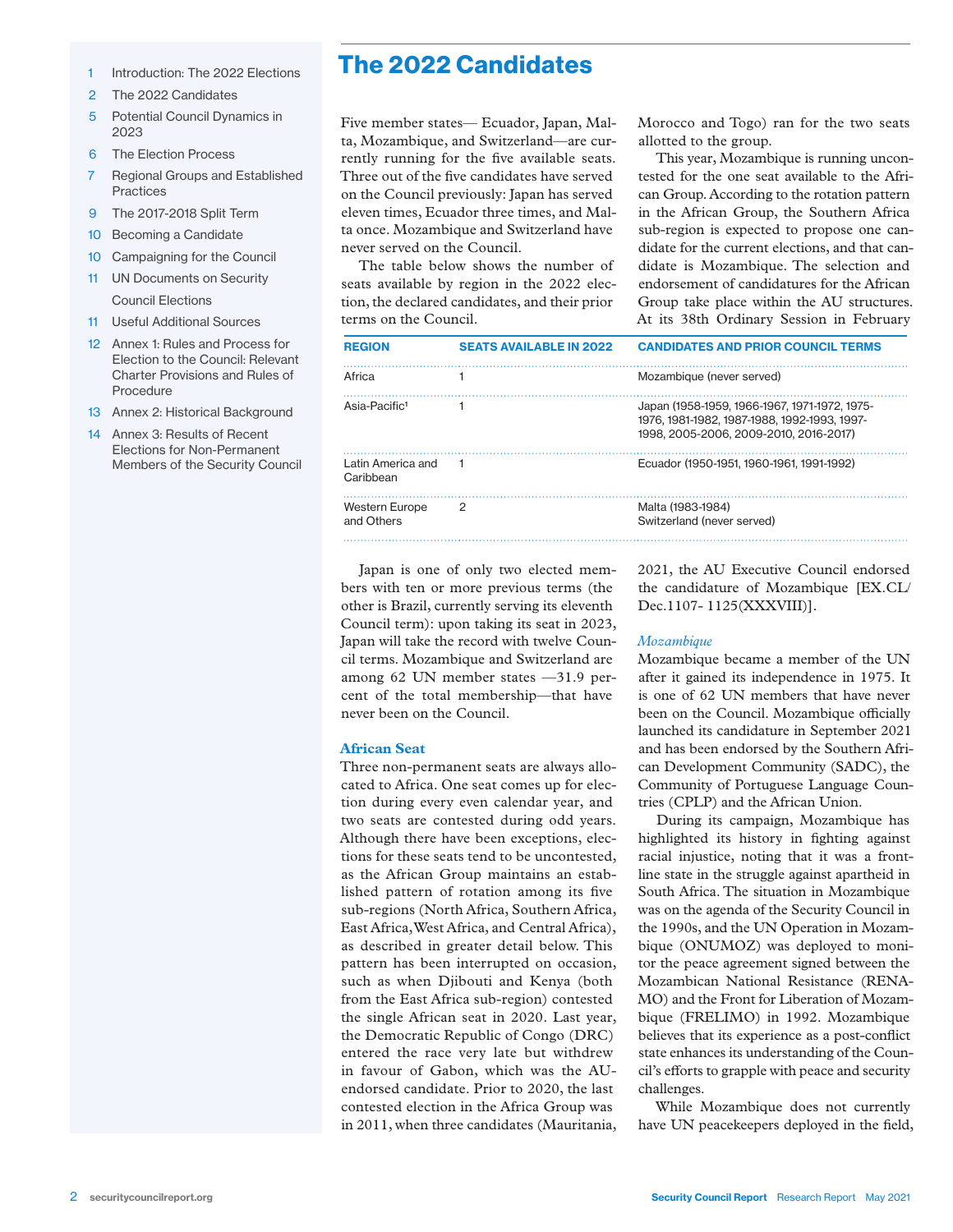it has been a troop-contributing country in the past. Its civilian and military personnel were deployed as part of UN peacekeeping operations in the Democratic Republic of Congo, Sudan, Abyei, East Timor, and Burundi. Mozambique is also a member of the Special Committee on Peacekeeping (C-34).

If elected to the Council, Mozambique is likely to focus on the fight against terrorism, a priority that reflects its own security concerns. In recent years, Mozambique has been dealing with the threat of terrorism in Cabo Delgado, the country's northern province. The SADC Mission in Mozambique (SAMIM) has been deployed since July 2021 as part of a regional response to the threat of terrorism. Rwanda has also deployed its forces, based on bilateral agreements with Mozambique, to assist in stabilising Cabo Delgado province.

Like other African members of the Council, Mozambique is expected to support enhanced cooperation between the UN and regional and sub-regional organisations. It could be guided by the decisions of SADC and the African Union in advancing positions on African issues in the Security Council.

Mozambique's other thematic priorities include small arms and light weapons; women, peace and security; children and armed conflict; human rights; and humanitarian action. It is also interested in exploring the links among culture, tourism, sports, and peace and security in advancing sustainable development. Mozambique also supports efforts to have the Security Council address non-traditional threats to peace and security, such as pandemics and climate change. The country has been increasingly vulnerable to climate-related risks, including droughts, floods and cyclones.

#### **Asia-Pacific Seat**

Two non-permanent seats are allocated to the Asia-Pacific Group, with one coming up for election every year (similar to the GRU-LAC seat). This year, Japan is running unopposed for the seat currently held by India. Although Mongolia had presented its candidature for this seat in 2014, it decided to withdraw its candidature in favour of Japan.

#### *Japan*

Japan became a member of the UN in 1956. Since then, the country has served on the Council eleven times (1958-1959, 1966-1967, 1971-1972, 1975- 1976, 1981-1982, 1987-1988, 1992-1993, 1997- 1998, 2005-2006, 2009-2010 and 2016-2017). It announced its candidacy for the 2023-2024 term in December 2017.

During its campaign, Japan has stressed the principle of human security in implementing the sustainable development goals. It has also emphasised the need for global solidarity in addressing current global challenges such as the COVID-19 pandemic and climaterelated security threats.

As part of its campaign platform, it has reaffirmed its commitment to multilateralism and the rules-based international order. In this regard, it has underscored its respect for human rights and fundamental freedoms; its commitment to free trade and freedom of navigation in the maritime domain; and its support for the development of norms governing cyberspace and outer space.

Japan has embarked on and supported a number of initiatives related to international peace and security in recent years. It highlights its "New Approach for Peace and Stability in Africa", announced during the 7th Tokyo International Conference on

African Development (TICAD7) held in Yokohama in August 2019, to support conflict resolution efforts on the continent. Japan has also showcased its commitment to peace and stability through its Corridor for Peace and Prosperity initiative, proposed in 2006, to support Palestinian development to facilitate confidence-building measures between the parties in the Middle East Peace Process. And it has emphasised its contribution to strengthening the capacities of UN peacekeepers under the Triangular Partnership Program and its support to African peacekeeping training centres. Japan has also focused on combating terrorism and transnational crime, highlighting its role as the host of the 14th UN Congress on Crime Prevention and Criminal Justice in 2021.

The issue of disarmament and non-proliferation is a major priority for Japan in light of the prevailing threat of nuclear conflict on the Korean peninsula. Other issues of particular importance to Japan include peacebuilding and sustaining peace, and women, peace and security. With regard to the latter, it has underscored the need to promote the meaningful participation of women in peace processes and expressed its intention to mainstream the women, peace and security agenda in all its approaches.

In addition to its interest in these agenda items, Japan has long been a strong proponent of enhancing the Council's working methods. When Japan chaired the Informal Working Group (IWG) on Documentation and Other Procedural Questions during its 2005- 2006 Council tenure, it spearheaded the development of a presidential note that consolidated the Council's working methods (S/2006/507). During its 2009-2010 Council tenure, it further developed this presidential note with updated practices and newly agreed measures and facilitated the adoption of a revised note (S/2010/507).

During its Council term in 2016-2017, Japan facilitated the adoption of the most recent Note 507 (S/2017/507), which consolidated, streamlined and restructured the former Note 507 (S/2010/507) and all additional stand-alone presidential notes on working methods. The revised note includes a focus on several new elements, such as the monthly programme of work, informal consultations of the whole, the drafting of outcome documents, dialogue with non-Council members and bodies, and Security Council visiting missions. If elected to the Council, Japan could be interested in once again assuming the chairmanship of the IWG.

Japan is the third largest contributor to the UN regular budget and the peacekeeping budget, after the US and China, accounting for eight percent of both budgets. Since 1992, more than 10,000 Japanese personnel have been deployed to various UN peacekeeping operations. As of March 2022, Japan has four staff officers deployed in the UN Mission in South Sudan (UNMISS).

#### **The GRULAC Seat**

Two non-permanent seats are allocated to Latin America and the Caribbean, with one coming up for election every year. Since 2007, candidates for the GRULAC seat have generally run unopposed. One exception was in the 2019 election, when Saint Vincent and the Grenadines, which was the GRULAC-endorsed candidate, won the seat with 185 votes, after El Salvador submitted its candidacy just days before the 7 June election and received only six votes.

In 2006, elections for the GRULAC seat on the Security Council for the 2007-2008 term were inconclusive after 47 rounds of voting over several weeks. With the General Assembly unable to decide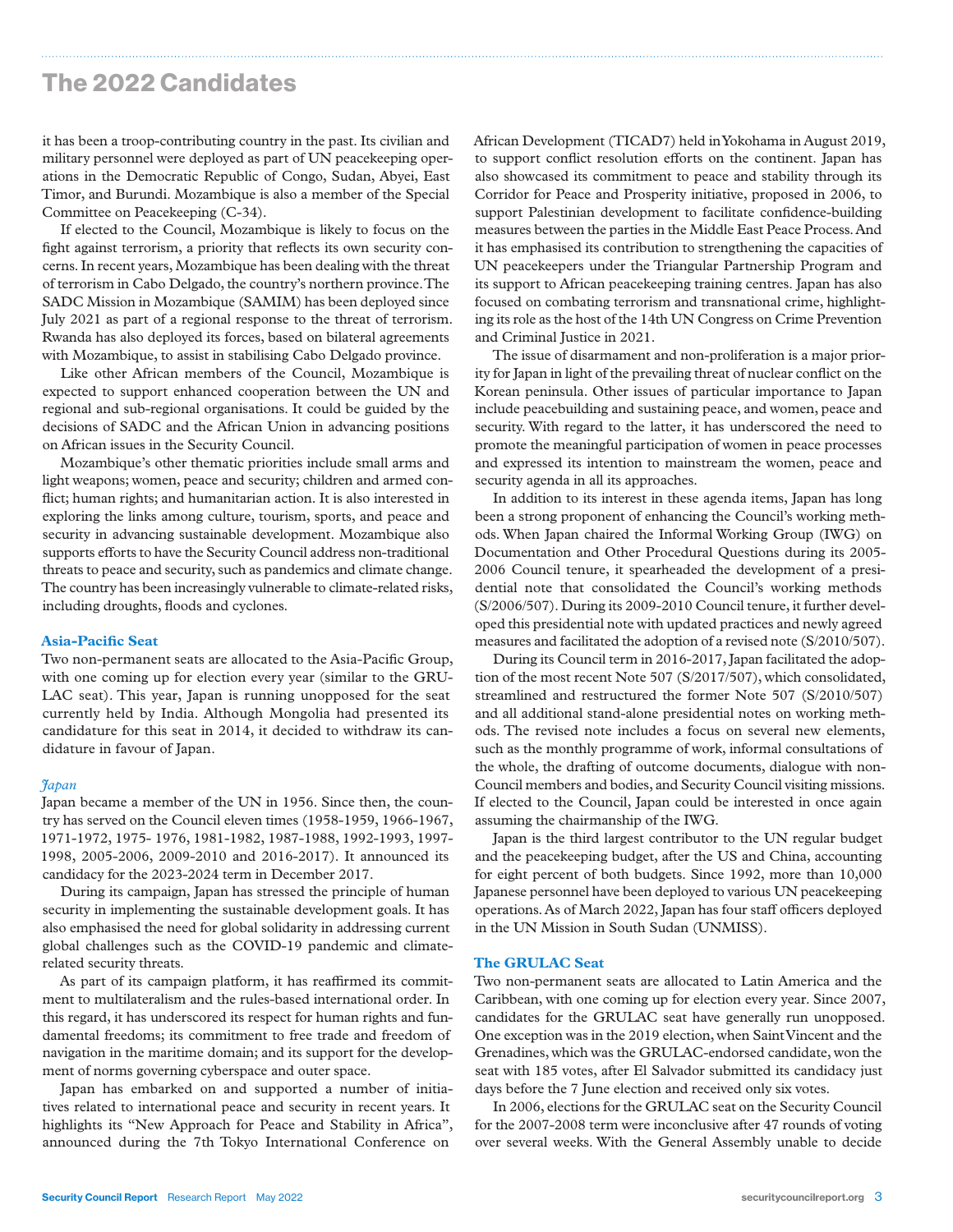between Guatemala and Venezuela, Panama agreed to stand and was elected in the 48th round as the compromise candidate. The process lasted from 16 October until 7 November. As a result of this experience, an informal understanding developed among GRU-LAC members to avoid contested elections, starting with the 2007 elections for the 2008-2009 term. Since then, Mexico (2008), Brazil (2009), Colombia (2010), Guatemala (2011), Argentina (2012), Chile (2013), Venezuela (2014), Uruguay (2015), Bolivia (2016), Peru (2017), and the Dominican Republic (2018) have all been sole candidates for the GRULAC seat on the Security Council, until the 2019 experience. This year, Ecuador is running unopposed for the seat currently held by Mexico.

#### *Ecuador*

Ecuador is a founding member of the UN. It has served in the Security Council three times (1950-1951, 1960-61 and 1991-1992). It presented its candidature in March 2011.

If elected, Ecuador has vowed to uphold its commitments to multilateralism and the principles of the UN Charter. It has expressed its continued support for the work of the UN across its three pillars the maintenance of international peace and security, the promotion and protection of human rights, and sustainable development.

During its campaign, Ecuador has highlighted its role as one of the co-initiators of the joint statement by 172 UN member states in support of the Secretary-General's appeal for a global ceasefire, announced in March 2020 following the outbreak of the COVID-19 pandemic. Ecuador has expressed the desire as a Council member to follow up on the implementation of the Secretary-General's initiative as part of its commitment to the peaceful settlement of disputes.

Ecuador has been active on the issue of disarmament and nonproliferation. Given the challenges facing its region in relation to the illicit trafficking of small arms and light weapons, Ecuador appears to be keen to strengthen global efforts to address this scourge.

Ecuador has also identified as priorities several other thematic issues that have become a major focus of the Council's work during the past two decades, such as the protection of civilians, children and armed conflict, women, peace and security, and peacebuilding and sustaining peace.

In addition, Ecuador espouses Council efforts to address emerging threats such as pandemics and climate-related security risks. It is likely to take a keen interest in two country-specific issues on the agenda in its own region, Colombia and Haiti.

Ecuador has clearly defined positions on the Middle East Peace Process and regularly participates in the quarterly Security Council open debate on "The situation in the Middle East, including the Palestinian Question". Ecuador supports the two-state solution and is expected to maintain its position.

Ecuador is a strong proponent for improving the Council's working methods, as reflected by its membership in the Accountability, Coherence and Transparency (ACT) group. In particular, it appears keen to enhance the working relationship between the Security Council and the General Assembly.

As at March 2022, Ecuador has nine peacekeeping personnel deployed in four UN peacekeeping missions: MINURSO, UNISFA, UNMISS, and MINUSCA.

#### **WEOG Seats**

Two seats on the Council are allocated to the Western Europe and Others Group. These seats come up for election every even calendar year.

#### *Malta*

Malta became a UN member in 1964, shortly after it gained its independence from the United Kingdom, and has served once on the Security Council (1983-1984).

In its campaign, Malta has highlighted its neutrality and firm commitment to multilateralism. It has also given primacy to issues of conflict prevention, mediation and resolution. As a European country with a strong Mediterranean identity, Malta believes that it is well-placed to promote dialogue and understanding with Africa and the Middle East.

Malta has identified four key priorities for its membership of the Security Council: climate and security; children and armed conflict; women, peace and security; and literacy. In supporting Council engagement on climate and security, Malta would like to draw attention to the climate vulnerability of Small Island Developing States (SIDS) and the need to strengthen their resilience. In this regard, it would like to bring a spotlight to the challenge of sea level rise as a significant threat to SIDS.

Malta champions the issue of children and armed conflict, and has underscored its commitment to the protection of children affected by armed conflict in the discussions and decisions of the Security Council. It currently serves as a co-chair of the Group of Friends on the Reintegration of Child Soldiers and as a member of the Group of Friends of Children and Armed Conflict (CAAC).

Furthermore, Malta has underscored the importance of women's participation in peace processes, as well as in peacekeeping and peacebuilding efforts. If elected, Malta would like to advance the women, peace and security agenda, emphasising the need to address the increasing threats against women and girls and promote women's inclusion and leadership.

Malta has stressed the importance of addressing the root causes of conflict and strengthening the social fabric of societies. It has advanced a comprehensive approach to transitional justice and an accountable security sector as critical factors in consolidating peace and preventing countries from relapsing into conflict. Malta has also emphasised the role of education, particularly digital literacy, in fighting disinformation and as a means of countering radicalisation and violent extremism.

In addition to these thematic issues, Malta might have a particular interest in country- and region-specific situations, such as Ukraine, Libya, the Sahel, the Middle East Peace Process, Lebanon, Syria, and Yemen.

As at March 2022, Malta has nine peacekeepers deployed in the UN Interim Force in Lebanon (UNIFIL).

#### *Switzerland*

Switzerland became a full UN member state in 2002 after being involved in the UN's work since the organisation's founding. It is home to the UN's second headquarters in Geneva, where several UN agencies and other international organisations are located. This is the first time Switzerland has run for a Council seat.

In its campaign, Switzerland has emphasised its role as a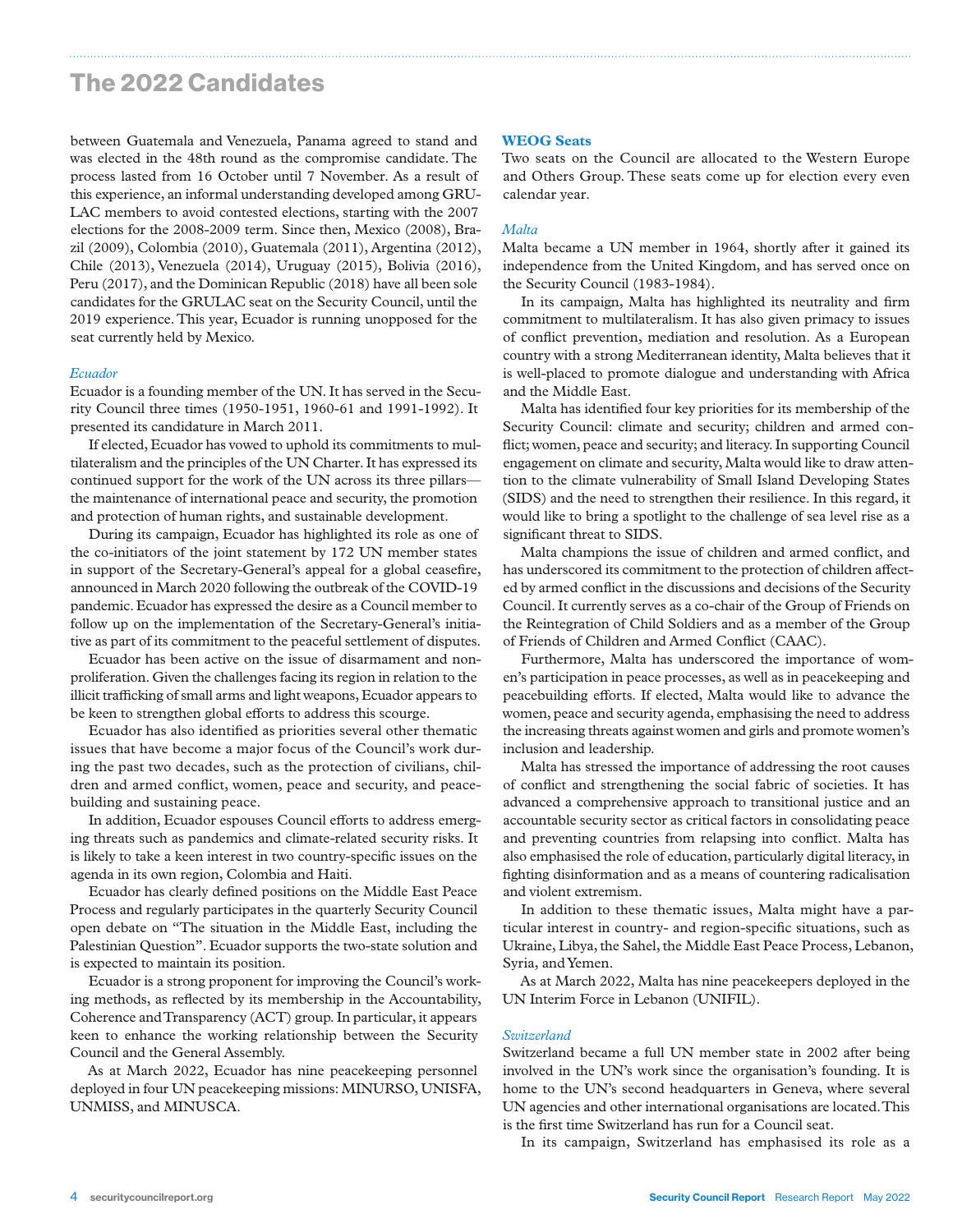longstanding champion of international humanitarian law, notably with the founding of the International Committee of the Red Cross in Geneva in 1863. It has underscored the significance of respect for international law as the cornerstone of multilateralism and a guarantor of peace.

Furthermore, Switzerland has advocated respect for human rights and the protection of civilians. In this regard, it has indicated its strong support for the work of the Office of the High Commissioner for Human Rights and the UN Human Rights Council in Geneva. Switzerland is interested in highlighting the linkages between New York and Geneva across relevant issues and discussions in the Council. It has also referred to its role as chair of the Group of Friends of the Protection of Civilians in New York and as co-chair of the Human Rights and Conflict Prevention Caucus in New York and Geneva. If elected to the Council, it will assume its first presidency of the Council in May 2023, the month when the annual debate on the protection of civilians takes place.

In addition to the protection of civilians, Switzerland is supportive of Council engagement on various other thematic agenda items, such as conflict prevention and mediation, peacekeeping, peacebuilding and sustaining peace, disarmament, and non-proliferation. It has particularly stressed its longstanding tradition of peace promotion by providing good offices to parties to a conflict in the search for finding a negotiated solution. Switzerland is engaged in some 20 peace processes around the world, facilitating

and supporting peace agreements between parties.

Switzerland also stresses its role as chair of the Burundi configuration of the UN Peacebuilding Commission and its important contribution as one of the top ten financiers of the Peacebuilding Fund. It has expressed its desire to advance a holistic approach to peacebuilding and strengthen the cooperation between the Security Council and the Peacebuilding Commission.

Furthermore, Switzerland has promoted its active engagement in multilateral discussions on disarmament and non-proliferation indicating its membership on the Board of Governors of the International Atomic Energy Agency. It is expected to assume chairmanship of the Missile Technology Control Regime in 2022–23.

Aside from these thematic issues, Switzerland is also keen on emerging issues such as climate security. This year, Switzerland cochairs, together with South Africa, the Women, Peace and Security Focal Points Network. It might be interested in chairing the Informal Expert Group on Women, Peace and Security. As coordinator of the cross-regional ACT group in New York, Switzerland has also vowed to enhance the transparency and effectiveness of the Security Council by improving its working methods.

As at March 2022, Switzerland has 35 civilian and military personnel deployed in six UN peacekeeping missions—MINURSO, MINUSMA, MONUSCO, UNMISS, UNMOGIP, and UNTSO. A Swiss officer, Major General Patrick Gauchat, heads UNTSO, one of the oldest UN peacekeeping missions.

### Potential Council Dynamics in 2023

Council dynamics have become more difficult following the Russian invasion of Ukraine in February. The Ukrainian crisis is expected to dominate discussion in the Council for the foreseeable future. Council engagement on Ukraine has followed several tracks, with a focus on the political, humanitarian and other dimensions of the conflict, such as issues of nuclear, biological and chemical weapons. It remains to be seen whether this trend will continue with the emergence of additional tracks, including on accountability, and the extent to which developments in respect of Ukraine will influence the Council's ability to act in unison on other agenda items.

Council members remain broadly supportive of the fundamental value of UN peace operations. While the large majority of resolutions mandating these operations continue to be adopted unanimously, there are often disagreements about some aspects during negotiations, such as language on human rights, women, peace and security, and climate change. The incoming members are likely to support the integration of these thematic issues into the mandates of peace operations, perhaps generating disagreements with members such as China and Russia, which have a more traditional view of the UN Charter and the meaning of international peace and security.

With a number of UN peacekeeping missions in the process of drawdown, reconfiguration and exit, there is a growing focus on peace operations transitions. The discussion on this issue will be further informed by the upcoming report of the Secretary-General pursuant to resolution 2594 of 9 September 2021.

With Mozambique joining Gabon and Ghana on the Council, the

three African members (A3) are likely to work closely in coordinating their positions and advancing the common African position on regional and thematic items on the Security Council's agenda. In 2021, the A3 (Kenya, Niger and Tunisia) delivered 53 joint statements on the African region and on thematic agenda items such as UN peacekeeping operations and children and armed conflict. The A3 are also expected to coordinate their positions on working methods and present joint commitments in this regard.

Tensions over the scope of the Council's mandate can be expected to remain in 2023. For example, several members believe that climate change and security is within the Council's mandate of maintaining international peace and security; most candidate countries have explicitly highlighted climate change and security as one of their Council priorities. While they will find support from several members in the Council, they will encounter resistance from others: China, Russia and Brazil have long had reservations about the Council's work on this issue. In December 2021, a draft resolution on climate and security failed to be adopted because of a veto by Russia. It received 12 votes in favor, two against (India and Russia) and one abstention (China).

The Council's efforts to fight terrorism and violent extremism is likely to remain important in 2023, as this issue features in the campaign platform of some candidate countries. For instance, Mozambique is keen to forestall the expansion of terrorism in its northern province, while Malta has also indicated an interest in this issue, underscoring the role of education in fighting violent extremism.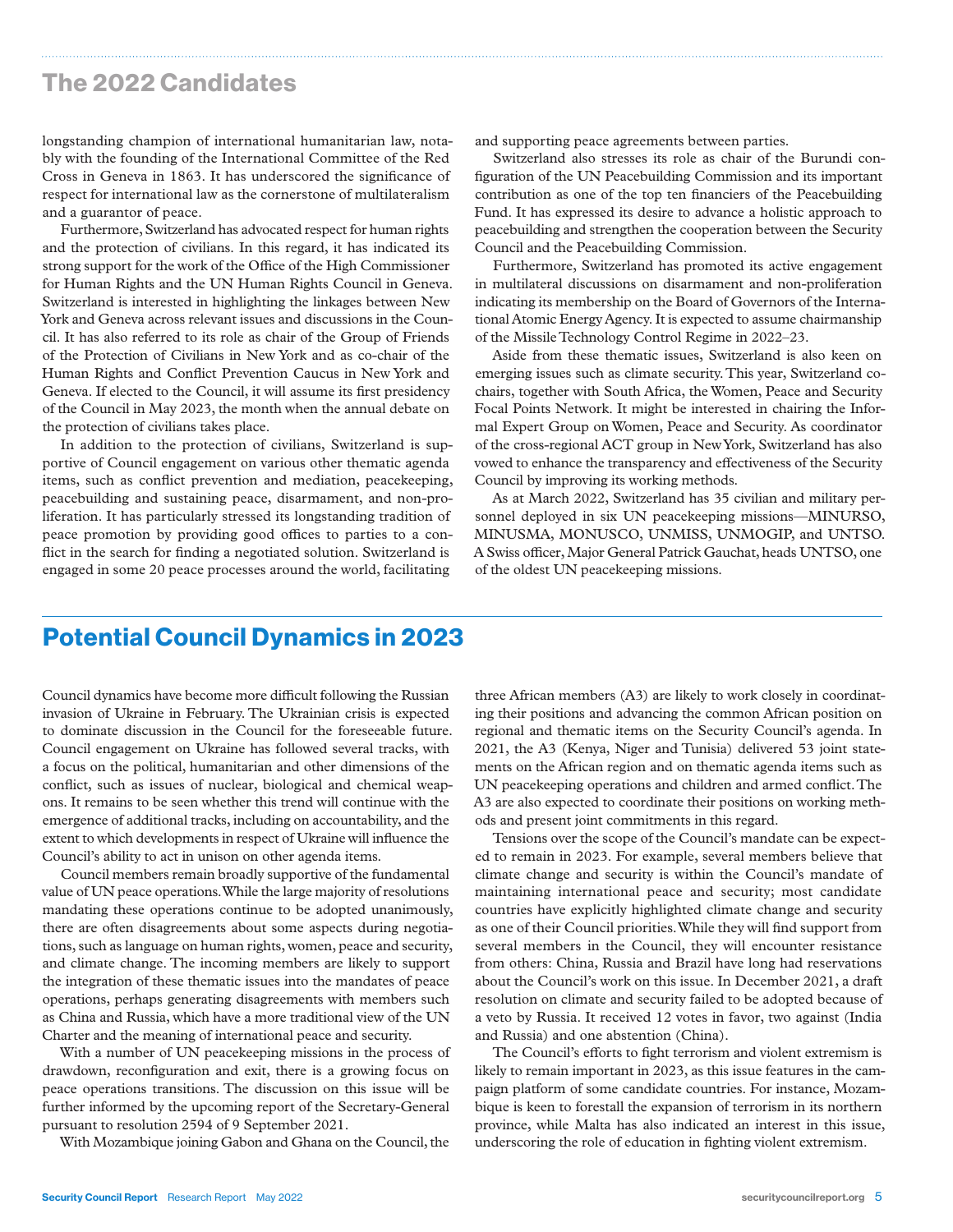### Potential Council Dynamics in 2023

Several candidate countries have highlighted human rights issues, the protection of civilians, and children and armed conflict in their campaigns. Switzerland wants to draw attention to the linkages between the work of the UN in New York and Geneva on these thematic issues. Malta, in particular, considers children and armed conflict as a key priority. Ecuador is also interested in the CAAC agenda and would like to spotlight this issue in the context of the 75th anniversary of the Geneva Conventions in 2024.

Disarmament and non-proliferation will continue to attract attention in 2023 with three of the candidate countries—Ecuador, Japan and Switzerland—identifying the issue as a priority. Each of these candidate countries might be interested in assuming the chairmanship of the 1540 non-proliferation committee.

Small arms and light weapons continue to be raised in countryspecific discussions and negotiations in the Council. This trend is likely to continue in 2023 with Ecuador and Mozambique identifying the issue of small arms and light weapons as a priority.

The advancement of the women, peace and security agenda is likely to continue in 2023. All candidate countries have emphasised this as a priority of their Council tenures. In 2023, there will be a new chair of the Informal Experts Group (IEG) on Women, Peace and Security as Ireland and Mexico, which co-chaired the IEG for the last two years, finish their Council terms in December. Candidate countries are also expected to join the WPS commitment, which started with the "trio" initiative of Ireland, Kenya and Mexico. Among the permanent members, the UK, France and the US can be expected to remain strong proponents of this issue. Other member states, such as China and Russia, will probably continue to maintain that this agenda item should not be expanded to post-conflict situations and to emphasise that the issue of gender equality should not be within the Council's purview.

The COVID-19 pandemic affected the Council's work from March 2020, leaving members unable to meet in person to negotiate texts and discuss difficult issues, or to travel to the field, for a protracted period. Since June 2021, the Security Council has been back in the Security Council Chamber and holds in-person meetings as the COVID situation continues broadly to improve. The Security Council also conducted a visiting mission to the Sahel in October

2021 for the first time since the start of the pandemic. In 2023, there is a possibility for the Council to conduct more visiting missions.

Throughout the COVID pandemic, several Council members have held signature events during their presidencies focusing on the crisis, and the Council has adopted two resolutions (S/RES/2532 and S/RES/2565) and one presidential statement (S/PRST/2021/10) to address its effects. Some candidate countries are interested in pandemics as an emerging challenge, and Ecuador, in particular, would like to keep the momentum on the Secretary-General's initiative on the global ceasefire.

While two members of the Accountability, Coherence and Transparency (ACT) group—Ireland and Norway—leave the Security Council at the end of 2022, two other members—Ecuador and Switzerland—will replace them in 2023. The other ACT group members currently serving in the Security Council are Gabon and Ghana. These members might be keen to push for improving the Security Council's working methods based on proposals advocated by the ACT group.

Elected members continue to seek active roles in the Council, including as penholders, the informal designation of a drafting and convening lead often taken by one of the P3 (France, the United Kingdom and the United States). Co-penholding by an elected member and one of the P3 had been non-existent until 2019 when Germany succeeded in obtaining a shared pen with the UK on Sudan. Recently, more elected members have succeeded in holding the pen together with a permanent member: Albania with the US on Ukraine, Mexico with the US on Haiti, and Mexico with France on Ukraine (humanitarian). Ireland holds the pen on Ethiopia and seeks to work closely with African members. Elected members usually hold the pen on Syria (humanitarian) and some candidate countries may seek this role. Elected members also hold the pen on Afghanistan, and Japan might be interested in replacing Norway next year based on its experience as penholder on Afghanistan during its previous tenure in the Council in 2016-2017. Malta could be interested to co-penhold with France on Operation IRINI, the EU naval force deployed in the Mediterranean to enforce the UN arms embargo on Libya.

### The Election Process

Elections to the Council, as with other principal organs of the UN, require formal balloting even if candidates have been endorsed by their regional group and are running unopposed. A Council candidate country must always obtain the votes of two-thirds of the member states voting at the General Assembly session. This means that at least 129 votes are required to win a seat if all 193 UN member states vote. Member states that abstain are considered not voting. Under Article 19 of the UN Charter, a member state can be excluded from voting as a result of arrears in payment of financial contributions. At press time, Venezuela is not permitted to vote in the General Assembly because of its arrears.

Member states vote for five candidates representing the various regional groups in each round of voting. In theory, it is possible that a country running unopposed might not garner the required number of votes of those present in the General Assembly in the first round of voting. Such a country may then be challenged in subsequent rounds by hitherto undeclared candidates and could ultimately fail to obtain a seat. However, this has never happened.

In a contested election, if no candidate obtains sufficient votes to be elected in the first round, voting in the next round would be restricted. In this restricted ballot, the number of candidates is limited to twice the number of seats available, and the candidates are those that received the highest number of votes in the first round. For example, if one seat is available, only two countries can contest this round—the two that received the most votes in the first round. Any votes for other candidates during this restricted voting round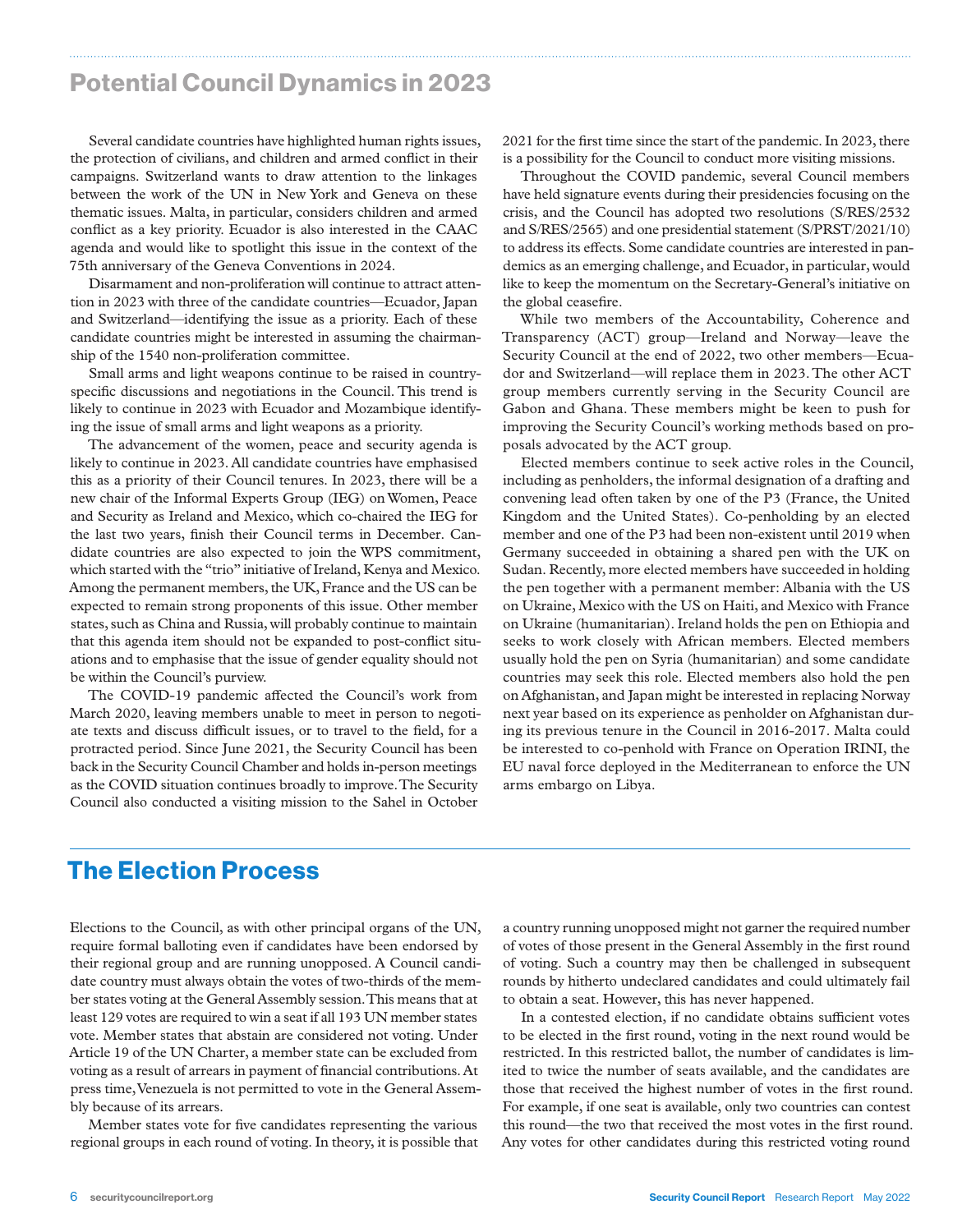### The Election Process

are considered void. This restricted voting process can continue for up to three rounds of voting.

If no candidate has then garnered the required number of votes, unrestricted voting is reopened for up to three rounds. This pattern of restricted and unrestricted voting continues until a candidate is successful in securing the required two-thirds majority.

Historically, there have been several instances in which extended rounds of voting were required to fill a contested seat. This was more common before the Council's enlargement from 11 to 15 members in 1966, when it led to several agreements to split terms, such as the 1961-1962 term, split between Liberia and Ireland. Since 1966, such situations have been resolved by the withdrawal of one of the contenders or the election of a compromise candidate, with the sole exception being the 2016 agreement between Italy and the Netherlands to split the 2017-2018 term. A summary of the recent voting in General Assembly elections for non-permanent seats on the Security Council is contained in Annex 3 of this report.

### Regional Groups and Established Practices

For purposes of election to the Security Council, the regional groups have been governed by a formula set out in General Assembly resolution 1991 A (XVIII), which was adopted in 1963 and took effect in 1966. The main feature of the resolution was to amend the UN Charter to increase the number of Council members from 11 to 15. Under this resolution, the seats previously assigned to the African and Asia-Pacific states were combined. In reality, however, the determination of candidates for election to the African and Asia-Pacific seats operates separately, and this report reflects that customary practice.

Article 23 of the Charter, which establishes the number of Council members, also specifies the criteria that the members of the General Assembly are to apply when considering which countries should be elected to serve on the Council. It provides that due regard shall be "specially paid, in the first instance to the contribution of Members of the United Nations to the maintenance of international peace and security and to the other purposes of the Organization, and also to equitable geographical distribution".

The Charter does not define equitable geographical distribution, stipulate how it should be achieved, or suggest the composition of appropriate geographical groups. However, the principle of equitable

| African Group          | 54 members |
|------------------------|------------|
| Asia-Pacific Group     | 54 members |
| Eastern European Group | 23 members |
| <b>GRULAC</b>          | 33 members |
| <b>WEOG</b>            | 28 members |

geographical distribution gave rise to the establishment of regional electoral groups as a vehicle for achieving that goal. The regional groups, as they now operate, are as follows:

The US is not a member of any group but attends meetings of WEOG as an observer and is considered a member of this group for electoral purposes. In May 2000, Israel became a WEOG member, initially on a temporary basis, and permanently in 2004. This enables it to put forward candidates for election by the General Assembly to various UN bodies.

#### **African Group**

Most of the groups have internal selection processes based on informal understandings. The African Group's process is more formal: it has adopted the rules of procedure of the AU's Ministerial Committee on Candidatures within the International System to endorse candidates to occupy the three African seats on the Council. Subregional groups within the African Group tend to follow a rotation system, though there have been some departures from this scheme. Theoretically, under this system, every country in Africa should eventually get a turn as a candidate for a Council seat.

The process of selecting a candidate in the African Group usually follows a defined path in accordance with the AU rules of procedure cited above. First, the subregional groups select the potential candidate countries and forward their names to the African Group for endorsement. The African Group submits all candidate countries' names to the Committee on Candidatures of the African Group in New York: at this stage, subregional organisations may add their endorsement before the list goes to the AU Ministerial Committee on Candidatures. This committee follows its written rules of procedure in selecting candidates.

Today, every member of the African Group is a member of the AU. Until 2017, Morocco was an exception as a member of the African Group but not of the AU. (It had been a founding member of the Organisation of African Unity [OAU], the AU's precursor, but withdrew from the OAU in 1984 after the organisation admitted the Sahrawi Arab Democratic Republic. It joined the AU in 2017.) The AU Executive Council makes the final decision on which members to endorse during an AU summit meeting. Despite the written rules of procedure for candidate selection, some countries have in the past submitted their candidature directly to the AU Ministerial Committee on Candidatures, bypassing the process in New York.

The African rotation generally follows a systematic cycle based on the following principles:

- Northern Africa and Central Africa rotate running for one seat every odd calendar year;
- Western Africa runs for one seat every odd calendar year; and
- Eastern Africa and Southern Africa rotate running for one seat every even calendar year.

Broad adherence to this system has meant that African candidates generally run on "blank slates", or uncontested. This is not always the case, however. The 2011 election saw three candidates (Mauritania, Morocco and Togo) run for two seats, as Mauritania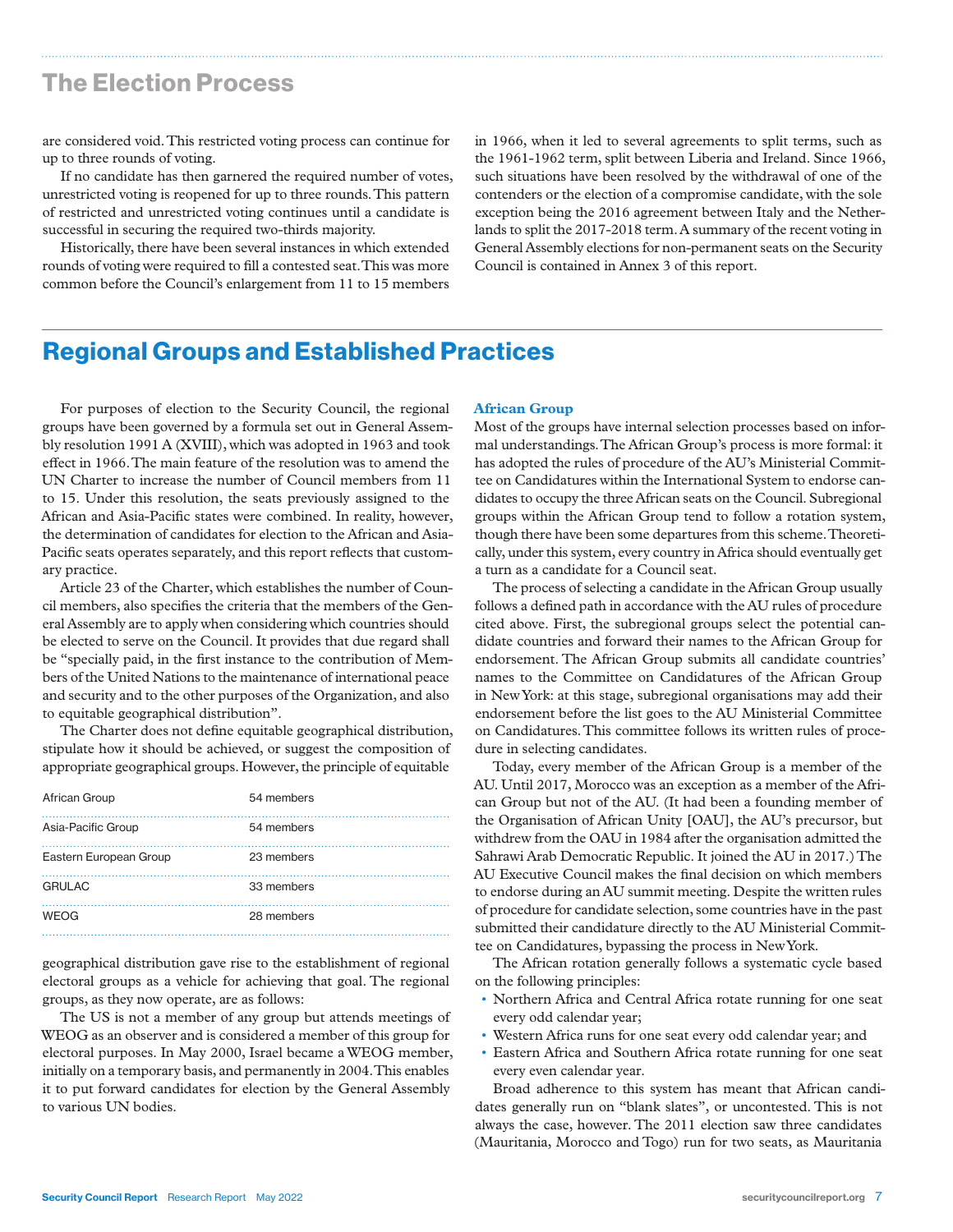### Regional Groups and Established Practices

had decided to contest Morocco's candidature for the Northern Africa/Arab swing seat rather than wait its "turn" in the rotational cycle. Morocco prevailed, as did Togo, which won the seat allocated by the African Group to the Western Africa subregion. When Sudan was the endorsed candidate in 2000, Mauritius contested the seat and won election to the Council. In 2020, Djibouti contested the seat allocated to the East Africa region but lost to Kenya, which was the endorsed candidate.

In addition to rival candidates emerging within a given subregional grouping, there have been times when countries that can claim to straddle more than one geographic region have shifted from one subgroup to another.

A factor that seems to be coming into play is the growing desire by some member states in the region to be elected more regularly than the—admittedly informal—rotation system would allow. Nigeria was elected for the 2014-2015 term after having been a Council member in 2010-2011. South Africa was on the Council in 2007-2008, in 2011-2012, and most recently for the 2019-2020 term. By declaring their candidacies ahead of their turn, these countries need to either persuade other candidates to withdraw or face a contested election.

#### **Asia-Pacific Group**

In 2011, the Asian Group officially changed its name to the Group of Asia and the Pacific Small Island Developing States, also known as the Asia-Pacific Group. The name change reflects the fact that more than a quarter of the group's members are island countries in the Pacific.

The Asia-Pacific Group has no formally established practices of rotation to fill the two seats, one of which becomes available every year. While it has the same number of countries as the African Group, the Asia-Pacific Group's wide geographic span—from the Middle East to Polynesia—has led to much looser regional coordination.

Until the mid-1990s, there was a fairly consistent South Asian presence on the Council, with Bangladesh, India, Nepal, and Pakistan rotating seats. In practice, South Asian countries rarely run against each other. One exception occurred in 1975 when India and Pakistan contested the same seat, and eight rounds of voting were needed before Pakistan prevailed.

Since 1958, Japan has also been a regular presence on the Council. When it completed its last term at the end of 2017, Japan had accumulated 22 years on the Council, the most of any non-permanent member. Since 1966, it has never been off the Council for more than six consecutive years.

The absence of a formal rotation system has meant that countries frequently compete for the Asia-Pacific seat regardless of when they have announced their candidacy. While larger member states have tended to declare their candidacy closer to the election year, smaller candidate countries from the region have often announced their decision to run many years ahead of time. The only subgroup within the Asia-Pacific Group that endorses its candidates is the Association of Southeast Asian Nations (ASEAN), comprised of Brunei Darussalam, Cambodia, Indonesia, Laos, Malaysia, Myanmar, the Philippines, Singapore, Thailand, and Viet Nam.

#### **The Arab Swing Seat**

There is an established practice that spans the Asia-Pacific and African Groups. As discussed in greater detail in Annex 2, General

Assembly resolution 1991 A (XVIII) provided five seats for "Asia and Africa", and, in practice, the seats have been divided into three seats for Africa and two for Asia. In 1967, after Jordan ended its twoyear term in what had been the Middle East seat, there was a year with no Arab state on the Council, which coincided with the Six-Day War. It appears that at some point, there was an informal agreement, although there are no known records, to reserve one seat for an Arab state and that Asia and Africa would take turns every two years to provide a suitable candidate. As a result, this seat is often called the "Arab swing seat". An Arab country has always occupied a seat on the Council since 1968.

#### **Eastern European Group**

The Eastern European Group is the smallest regional group, consisting of 23 member states, with an election for one seat every odd calendar year. This is also the group that has expanded the most in recent decades, with 15 new members added since 1991 because of the dissolution of the Soviet Union and the splitting of both Czechoslovakia and Yugoslavia. Today, 11 of its countries are EU members, and four—Albania, the Republic of North Macedonia, Montenegro, and Serbia—are formal candidates for EU membership. Bosnia and Herzegovina, which applied for membership in 2016, is considered a "potential candidate", while Ukraine, Georgia and Moldova have applied for EU membership in 2022. An Eastern European seat was included in the permanent members' "gentlemen's agreement" in 1946 (see Annex 2), but soon thereafter, the meaning of that agreement was contested, with the Soviet Union and the West vying for 20 years to place their preferred candidates in this seat. The seat also became hotly contested among new member states that lacked a clear regional grouping. (For example, in 1955, when there was no Asian seat, the Philippines competed for a seat with members of the Eastern European Group. When voting remained deadlocked between Yugoslavia and the Philippines after 36 rounds, the two countries agreed to accept a split term: Yugoslavia served on the Council in 1956 and the Philippines in 1957.)

#### **Latin American and Caribbean Group**

After the expansion of the Council and the reorganisation of the regional groups that occurred as a result of General Assembly resolution 1991 A (XVIII), the Latin American Group incorporated the Caribbean states, several of which were members of the British Commonwealth, and became the Group of Latin American and Caribbean States (GRULAC). It currently has 33 members.

Like most of the other groups, GRULAC has no formal rules regarding rotation. For much of the last 60 years, non-Caribbean countries have tended to dominate regional representation. Historically, the group was often able to reach consensus on "clean slates". However, the group has also produced two of the most protracted and bitterly contested voting sessions in UN history. The 1979 contest between Colombia and Cuba went to 154 rounds before Mexico was elected as a compromise candidate in the 155th round, a process that lasted from 26 October 1979 until 7 January 1980. As noted above, elections for the GRULAC seat on the Security Council in 2006 were inconclusive after 47 rounds of voting over several weeks beginning on 16 October. With the General Assembly unable to decide between Guatemala and Venezuela, Panama agreed to stand and was elected in the 48th round on 7 November as a compromise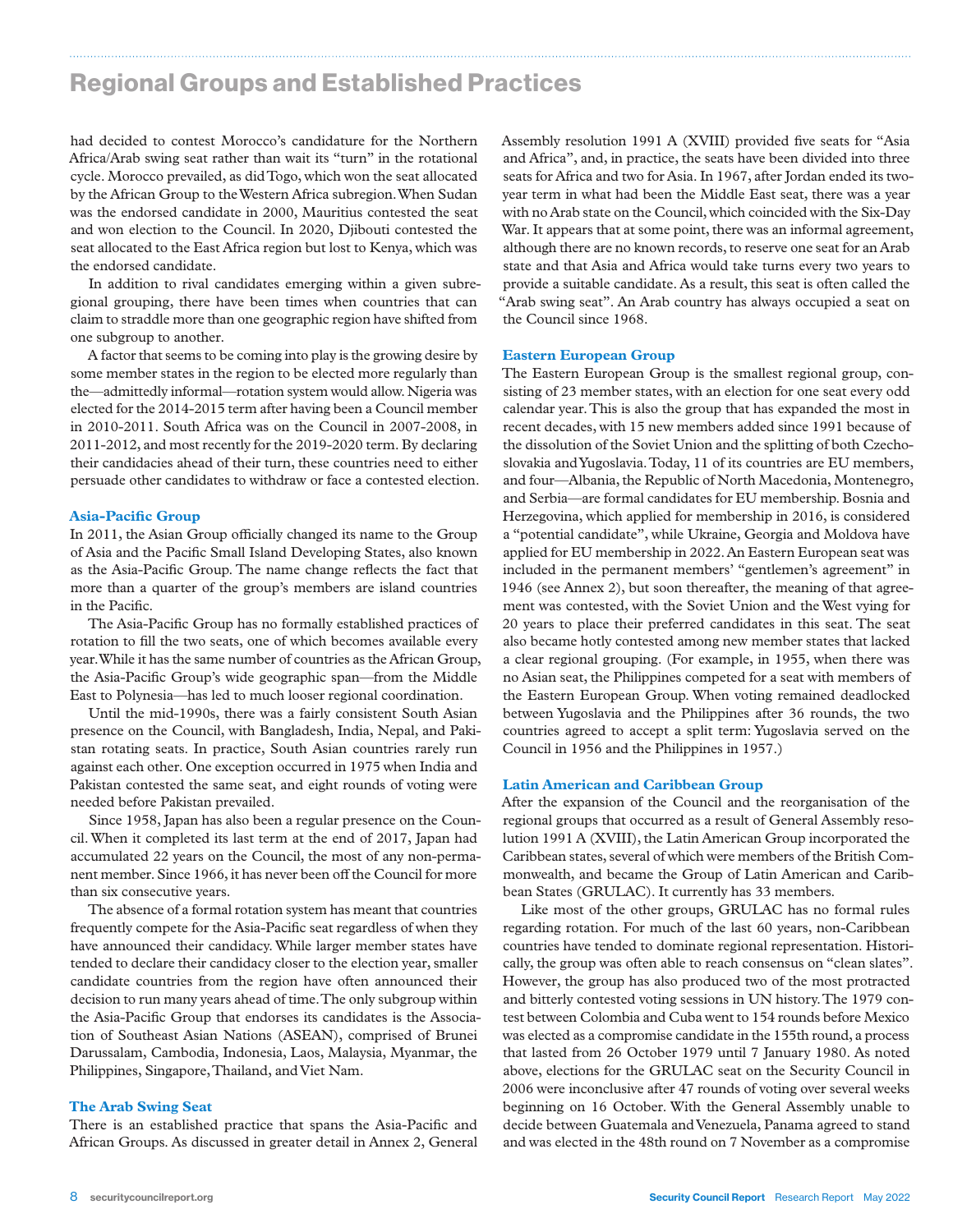### Regional Groups and Established Practices

candidate. This experience led to an informal understanding among GRULAC members to avoid contested elections, starting with the 2007 elections for the 2008- 2009 term.

Brazil has served the highest number of terms among GRULAC members, with a total of 22 years on the Council by the end of its current membership.

#### **Western European and Others Group**

With 28 members, WEOG is the second smallest regional group, and two seats become available to it every even calendar year. Strictly speaking, it is not a geographical group, as it comprises Western Europe plus "others", but its members share broadly similar political values and levels of economic development. The "others" subgroup is made up of three members of what was previously called the British Commonwealth Group. The British Commonwealth Group grew rapidly in the late 1950s as states in Africa and Asia became independent. Most of these newly independent states joined either the Asian or African group or GRULAC. Australia, Canada and New Zealand became the "others" in WEOG. Israel is the other non-European

state that participates in WEOG. With France and the UK as members and the US attending meetings as an observer, WEOG includes three of the five permanent members of the Council. (The Holy See is an observer in WEOG.)

This year's single WEOG candidate is unusual, as the region practices what might be called an open-market approach to elections, which produces a pattern of regularly contested candidatures that may remain highly competitive in the coming years.

There are three subgroups within WEOG: the Nordic countries (Denmark, Finland, Iceland, Norway, and Sweden), CANZ (Canada, Australia and New Zealand), and Benelux (Belgium, the Netherlands and Luxembourg). There are informal understandings within the Nordic and CANZ subgroups that have encouraged members to support each other's campaigns.

In its first term on the Council (1951-1952), Turkey served as the Middle Eastern Council member. It occupied the Eastern European seat twice (1954-1955 and 1961) and has since run for the WEOG seat. Turkey participates fully in both the WEOG and Asian Group but, for electoral purposes, is considered a member of WEOG only.

### The 2017-2018 Split Term

Article 23(2) of the UN Charter states that the non-permanent members of the Security Council shall be elected for a term of two years. Split terms started to appear in the late 1950s because of disagreements regarding regional rotation and associated Cold War politics and to accommodate the aspirations of newly independent countries. Two candidates would occasionally agree to split a term following multiple rounds of inconclusive voting. The member that was elected first would relinquish its term after one year on the Council, thus enabling the holding of a by-election to fill the vacant seat.

By-elections are in line with Rule 140 of the Rules of Procedure of the General Assembly, which states: "Should a member cease to belong to a Council before its term of office expires, a by-election shall be held separately at the next session of the General Assembly to elect a member for the unexpired term".

As discussed earlier, until the unusual 2016 election, the practice of splitting terms ended in the mid-1960s, when the non-permanent membership of the Council was enlarged from six to ten and regional representation was introduced.<sup>1</sup>

In the 2016 elections, three candidates—Italy, the Netherlands and Sweden—ran for the two available WEOG seats. During the first round of voting, on 28 June, Sweden received more than the necessary two-thirds majority of votes to be elected (134). Thus, Italy and the Netherlands contested the second seat. After five inconclusive rounds of balloting, they were deadlocked at 95 votes each, well short of the 128 votes needed to win. The two countries then

announced they had agreed to split the two-year term, whereupon the meeting was suspended; this was formalised on 29 June 2016 by a letter from the WEOG chair to the president of the General Assembly (A/70/964). The letter indicated that the Netherlands had withdrawn its candidacy in favour of Italy, which WEOG endorsed as the group's only candidate. In a stand-alone vote on 30 June 2016, Italy was elected. The Netherlands then ran as the sole and endorsed WEOG candidate in a by-election held on 2 June 2017, the same day as the regular elections for non-permanent members of the Council for the 2018-2019 term, and Italy relinquished its seat on 31 December 2017.

Russia and Egypt, a non-permanent member during the 2016- 2017 term, outlined their concerns about the arrangement between Italy and the Netherlands in letters to the president of the General Assembly (A/70/971 and A/70/974). Both said they viewed the agreement to split the term as an exceptional case that should not set a precedent. They argued that a practice of split terms would have a negative impact on the functionality and efficiency of the Security Council in its responsibility for maintaining international peace and security. Russia noted that the last time a decision had been taken on splitting a term had been more than 50 years earlier, following which the Council's workload had greatly increased, and said it was "gravely disappointed by the inability of the Western European and other States to designate a candidate by consensus, which has led to the current stalemate".

<sup>1</sup> For further background, see "Security Council Elections: Italy and the Netherlands Agree to a Split Term", What's in Blue, 29 June 2016: https://www.securitycouncilreport.org/whatsinblue/2016/06/security-council-elections-italy-and-the-netherlands-agree-to-a-split-term.php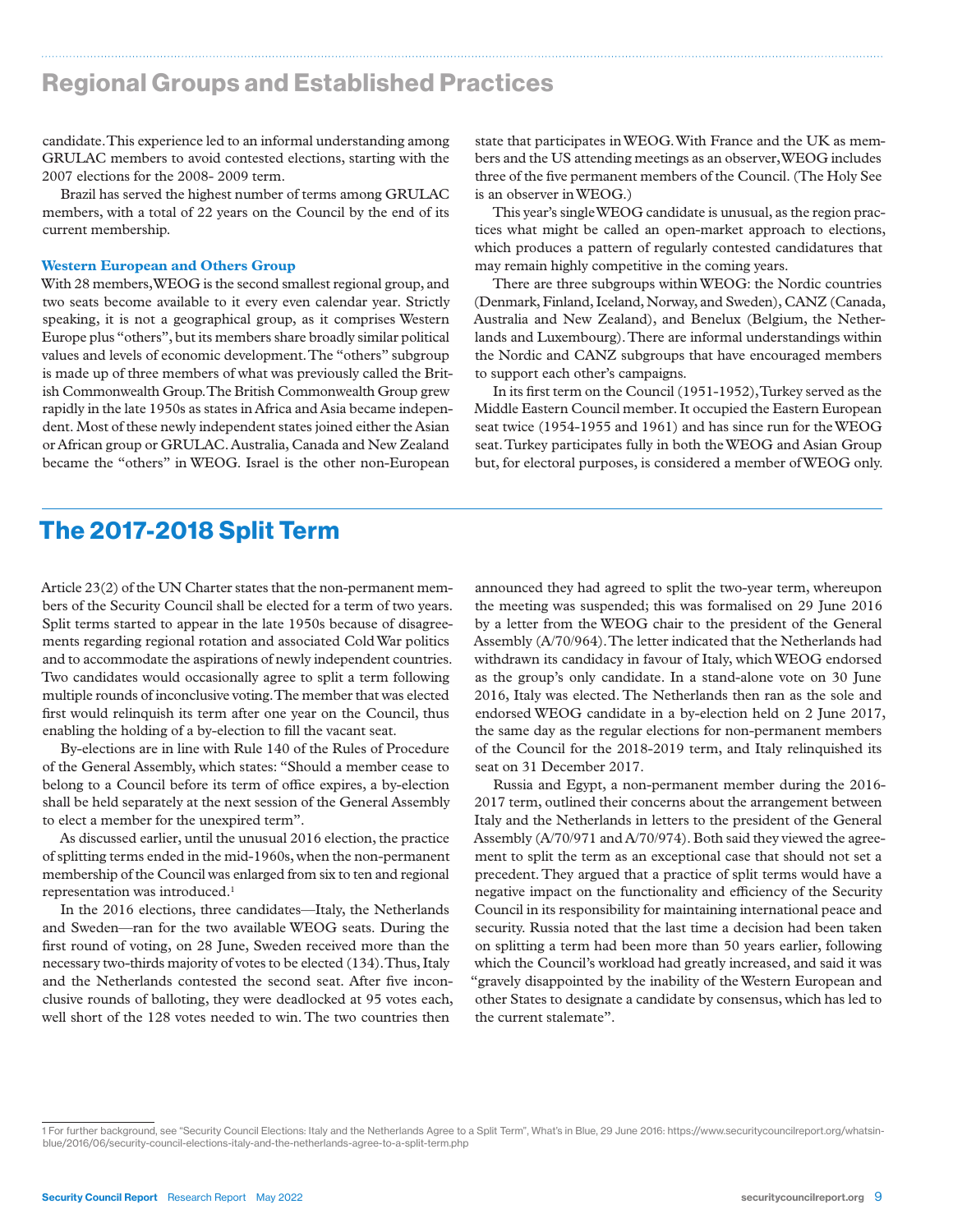### Becoming a Candidate

The path most candidate countries follow in announcing and pursuing their bids for the Council usually begins by informing members of their regional (or subregional) group of the intention to run and seeking its support. The group's endorsement then becomes an important factor in the next step. (The more complex process within the African Group is described above.)

A candidate country then formalises its intention to seek a Council seat by notifying the rotating monthly chair of its respective regional group in New York. This is done in writing, specifying the two-year term the country seeks. The chair then incorporates that information into the UN candidacy chart of the regional

group, which is maintained by each group and reviewed at monthly group meetings. Most candidate countries then prepare a circular note to all missions in New York informing them of the candidacy. Most also send a note to the Secretariat or the president of the General Assembly, or both, although this is not required by the General Assembly's rules of procedure.

As the relevant election year approaches, the regional group may decide to give its endorsement, and, nearer to the election date, the chair of the regional group will inform the president of the General Assembly whether elections will be contested or not. This allows the Secretariat to prepare documentation for the election process.

### Campaigning for the Council

Candidates seek voting pledges from member states, often years in advance of the election, and may continue to do so up until the vote. Campaigning for the Council can involve significant investments of time and financial resources, although funds brought to bear vary greatly depending on a number of factors, including the wealth of the candidate and whether the candidacy is contested. (Candidates predictably tend to spend less in unopposed elections.) In the last two years, due to COVID-19, the candidates had to move most of their election-related events to a virtual platform.

Commitments are sought in writing, orally, or both. Votes are cast by secret ballot, making it impossible to determine whether member states have kept their promises. There are several reasons why pledges may be broken. A high-level official in the capital may pledge the country's vote to a particular candidate but fail to convey the commitment to the permanent mission to the UN in New York, where the votes are cast. Or, if there is a change in government, the new government may not consider itself bound by the pledges of a previous administration. Given the secrecy of the ballot, there are incentives to pledge support to all candidates in a competitive election. Knowing that commitments are not always secure, some candidate countries persistently cultivate those countries that have already promised to vote for them, seeking reassurance that they have not changed their minds. Candidates often seek pledges from member states at many levels of government.

As candidate countries generally focus their campaigns on influencing the voting decisions of diplomats in member state capitals and at UN headquarters, their foreign minister and permanent representative to the UN in New York play significant roles in the campaign process. Additionally, particularly in contested elections, many candidates employ special envoys, usually former senior government officials or diplomats, who travel to capitals seeking voting pledges from high-level officials. Depending on their campaign strategies and resources, candidate countries may use multiple envoys, often focusing their efforts on regions where they lack strong diplomatic representation.

To secure voting commitments from member states, candidate

countries may volunteer, or be asked for, inducements. For example, a candidate may offer development assistance to a member state in seeking its vote, or it may promise that while on the Council, it will bring attention to or avoid an issue of concern to that member state. Arranging trips to the candidate's capital or holding workshops on (uncontroversial) issues of interest in attractive locations have been used by several candidates in recent years to raise the profile of their campaign and attract permanent representatives, who will cast the actual vote, to these events. So-called "swag bags" filled with items imprinted with the candidate's logo may be distributed within UN circles to increase campaign visibility. Until recently, permanent representatives were customarily offered gifts on election day by most candidates, even those running unopposed. On 8 September 2017, however, the General Assembly adopted resolution 71/323 on the revitalisation of the work of the General Assembly, which decided that "on the day of election…the campaign materials distributed in the General Assembly Hall…shall be limited to a single page of information regarding the candidates, with a view to preserving the decorum of the Assembly". The following year, on 17 September 2018, resolution 72/313 welcomed the "efficient implementation" of this provision and decided "to continue to consider, within the Ad Hoc Working Group [on the Revitalization of the Work of the General Assembly], the potential concept and scope of guidelines on how to conduct the election campaigns by Member States, with a view to improving the standards of transparency and equity".

As contested elections may continue for several rounds, candidates try to ensure that member states that voted for them in the first round continue to do so while also attempting to secure support from uncommitted members. Some member states have said when they commit their vote to a candidate, they do so for the duration of the electoral process, regardless of the number of rounds. In protracted elections that come down to two candidates vying for a single seat, however, member states will often eventually shift their vote if it appears that their candidate of choice is losing ground and seems unlikely to prevail.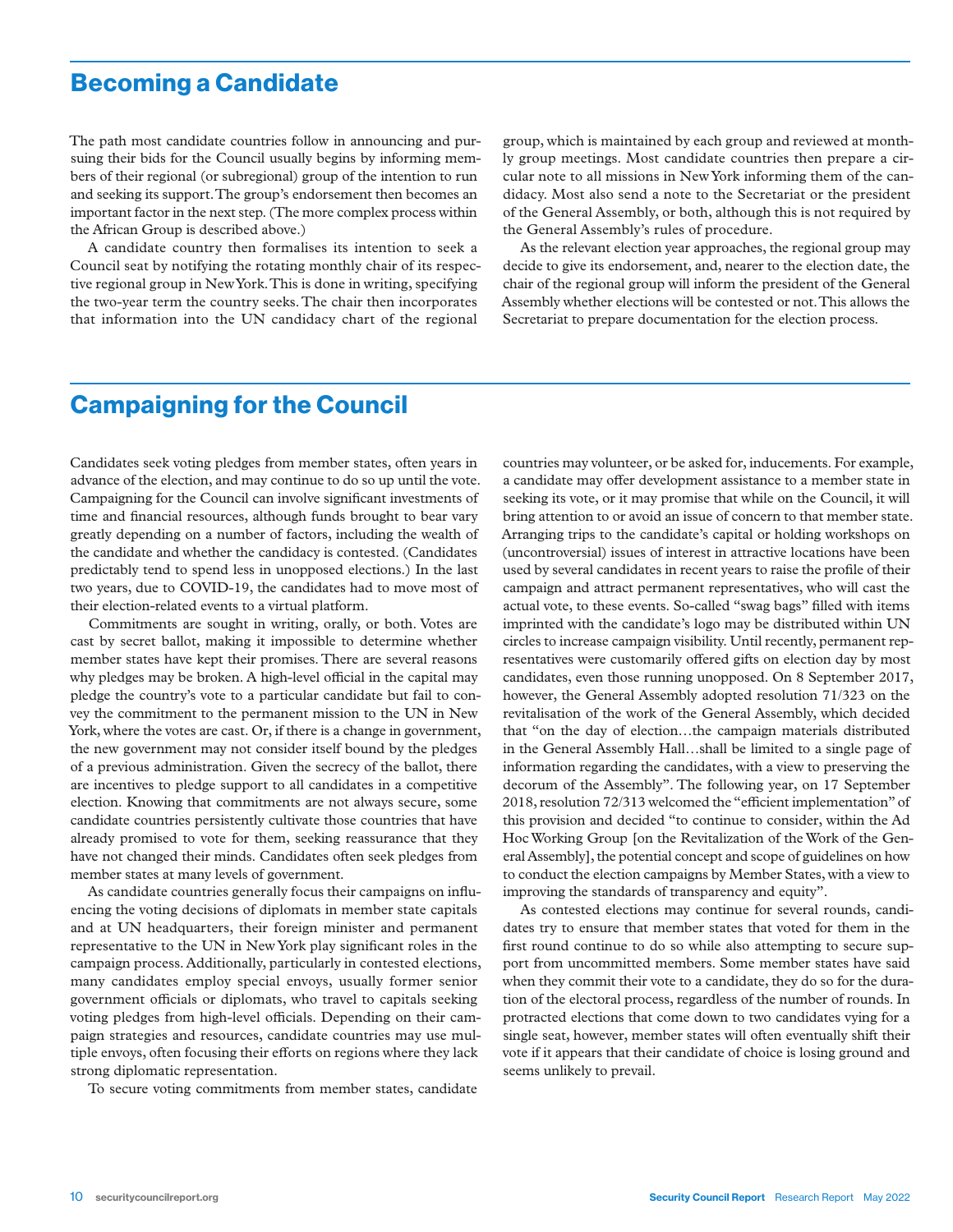# UN DOCUMENTS ON SECURITY COUNCIL ELECTIONS

#### Security Council Documents

S/2018/1024 (13 November 2018) was a letter to the president of the Security Council from the elected ten and incoming five members advocating a more equal distribution of work among all members.

S/2017/507 (30 August 2017) was the updated compendium of Security Council working methods.

S/2016/619 (15 July 2016) was a note by the Council president concerning transitional arrangements for newly elected Council members, which among other matters called on Council members to agree provisionally on the appointment of chairs of subsidiary bodies by 1 October.

#### General Assembly Documents

A/75/PV.78 (11 June 2021) was the record of the 2021 election of five non-permanent members.

A/RES/72/313 (17 September 2018) was on the revitalisation of the work of the General Assembly and welcomed the "efficient implementation" of this provision and decided "to continue to consider, within the Ad Hoc Working Group [on the Revitalization of the Work of the General Assembly], the potential concept and scope of guidelines on how to conduct the election campaigns by Member States, with a view to improving the standards of transparency and equity".

A/72/PV.93 (8 June 2018) was the record of the 2018 election of five non-permanent members.

A/RES/71/323 (8 September 2017) was on the revitalisation of the work of the General Assembly and decided that "on the day of election…the campaign materials distributed in the General Assembly Hall…shall be limited to a single page of information regarding the candidates, with a view to preserving the decorum of the Assembly".

A/71/PV.86 (2 June 2017) was the record of the 2017 election of five non-permanent members.

A/70/PV.108 (30 June 2016) was the record of the 2016 elections for the remaining non-permanent member from WEOG.

A/70/974 (30 June 2016) was a letter from Egypt expressing its understanding that the agreement between Italy and the Netherlands to split the 2017-2018 term would not lay the ground for future practice and would have no legal or procedural implications on future elections to the Security Council.

A/70/971 (30 June 2016) was a letter from Russia expressing the position that

the exceptional case of the agreement between Italy and the Netherlands to split the 2017-2018 term would not set a precedent, arguing that this practice would have a negative impact on the Security Council's efficiency.

A/70/964 (29 June 2016) was a letter from the chair of WEOG saying that Italy and the Netherlands had agreed to split the term, with Italy serving in 2017 and the Netherlands in 2018, requiring a by-election for the remainder of the term.

A/70/PV.107 (28 June 2016) was the record of the 2016 elections of the nonpermanent members for the remaining candidates from WEOG when Italy and the Netherlands announced that they would split the term.

A/70/PV.106 (28 June 2016) was the record of the 2016 elections of four nonpermanent members.

A/70/PV.33 (15 October 2015) was the record of the 2015 elections of nonpermanent members.

A/69/PV.25 (16 October 2014) was the record of the 2014 elections of nonpermanent members.

A/RES/68/307 (18 September 2014) decided that elections of the non-permanent members of the Security Council would take place about six months before the elected members assumed their responsibilities.

A/59/881 (20 July 2005) was a note verbale from Costa Rica containing information on elections from 1946 to 2004.

A/RES 1991 A (XVIII) (17 December 1963) was the resolution adopting amendments to the Charter on the composition of the Council and establishing the allocation of seats to various regions.

GAOR 1st Session, Part I, 14th Plenary Session and Part II (12 January 1946) was the first election of non-permanent members.

#### **Other**

Charter of the United Nations, http://www.un.org/en/charter-united-nations/

A/520/Rev.15 and amendments 1 and 2 are the Rules of Procedure of the General Assembly, including amendments and additions.

Repertory of Practice of the United Nations Organs, Supplement no. 6, Volume III on Article 23 (1979-1984).

See http://www.un.org/en/sc/repertoire/ for the online version of the Repertoire of the Practice of the Security Council. (The Repertory and the Repertoire are different resources.)

### Useful Additional Sources

David L. Bosco, *Five to Rule Them All: The UN Security Council and the Making of the Modern World*, (Oxford: Oxford University Press, 2009).

Andrew Boyd, *Fifteen Men on a Powder Keg: A History of the UN Security Council*, (New York: Stein and Day, 1971).

Bruce Bueno de Mesquita and Alastair Smith, *"The Pernicious Consequences of UN Security Council Membership"*, Journal of Conflict Resolution, vol. 54, no. 5 (2010), 667-686.

Terrence L. Chapman and Dan Reiter, *"The United Nations Security Council and*  the Rally 'Round the Flag Effect", Journal of Conflict Resolution, vol. 48, no. 6 (2004), 886-909.

Axel Dreher et al., *The Determinants of Election to the United Nations Security Council*, CESifo Working Paper Series, no. 3902 (2012).

Jared Genser and Bruno Stagno Ugarte, eds., *The United Nations Security Council in the Age of Human Rights*, (Cambridge: Cambridge University Press, 2014).

Edward C. Luck, *Reforming the United Nations: Lessons from a History in Progress*, International Relations Studies and the United Nations Occasional Papers, no.1 (2003).

David M. Malone, *"Eyes on the Prize: The Quest for Nonpermanent Seats on the UN Security Council"*, Global Governance, vol. 6, no. 1 (2000), 3-23.

Norman J. Padelford, *"Politics and Change in the Security Council"*, International Organization, vol. 14, no.3 (1960), 381-401.

Ruth B. Russell, *A History of the United Nations Charter: The Role of the United Nations*, 1940-1945, (Washington, D.C.: The Brookings Institute, 1958).

Bruce Russett, ed., *The Once and Future Security Council*, (New York: St Martin's Press, 1997).

Loraine Sievers and Sam Daws, *The Procedure of the UN Security Council*, Fourth Edition, (Oxford: Oxford University Press, 2014) and its update website www.scprocedure.org.

Bruno Simma et al., eds., *The Charter of the United Nations*, A Commentary, (Oxford: Oxford University Press, 2002).

Ramesh Thakur, ed., *What is Equitable Geographic Representation in the Twenty*first Century?, International Peace Academy, the United Nations University Seminar Report, 26 March 1999.

Thomas G. Weiss and Sam Daws, eds., *The Oxford Handbook on the United Nations*, (Oxford: Oxford University Press, 2007).

*Taking Stock, Moving Forward: Report to the Foreign Ministry of Finland on the 2012 Elections to the United Nations Security Council*, International Peace Institute, April 2013.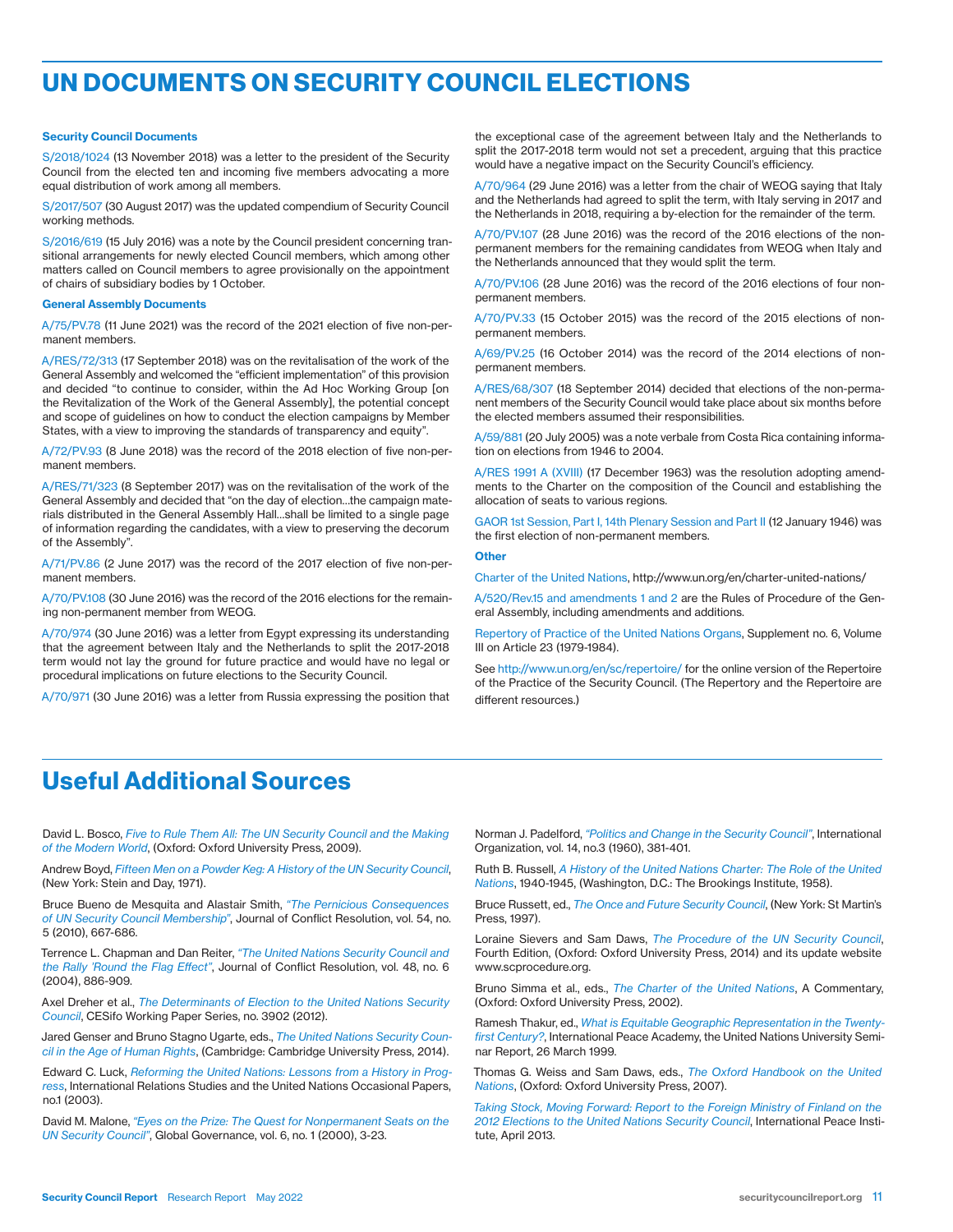### Useful Additional Sources

*Rules of Procedure of the AU Ministerial Committee on Candidatures within the International System*, Doc.EX.CL/213 (VIII), African Union, (2006).

*United Nations Handbook 2017-2018*, New Zealand Ministry of Foreign Affairs and Trade, (2017).

# Annex 1: Rules and Process for Election to the Council: Relevant Charter Provisions and Rules of Procedure

#### **Charter Provisions on Election to the Council**

The UN Charter, in Article 23, specifies the number of non-permanent members to be elected, as amended in 1963:

*The General Assembly shall elect ten other Members of the United Nations to be non-permanent members of the Security Council…* Article 23(2) also stipulates the length of their term: *The non-permanent members…shall be elected for a term of two years.* 

The practical impact of rotation occurring every two years is mitigated by staggering the cycle, so that the General Assembly elects five members each year for the stipulated two-year period. This was determined by rule 142 of the rules of procedure of the General Assembly.

Despite the specification of a two-year term, there have been exceptions when members have served shorter terms. There have been one-year terms, either to establish the required rotational cycle or to break electoral deadlocks.

Article 23(2) also contains a provision that ensures that no member can become a de facto permanent member by being re-elected to serve continuously in the Council:

*A retiring member shall not be eligible for immediate re-election.*

This is further reinforced by Rule 144 of the Rules of Procedure of the General Assembly, which also says that a retiring member of the Council is not eligible for immediate re-election.

In addition to the provisions cited above, the Charter specifies the criteria that the members of the General Assembly shall apply when considering which countries should be elected to serve on the Council. It provides in Article 23 that due regard shall be:

*…specially paid, in the first instance to the contribution of Members of the United Nations to the maintenance of international peace and security and to the other purposes of the Organization, and also to equitable geographical distribution.*

"Contribution to the maintenance of international peace and security" is often interpreted in this context as the personnel or financial contributions for peacekeeping operations and peace processes. "Contribution to the other purposes of the Organization", by contrast, is a very wide term. In recent years, most discussions regarding Article 23 at the General Assembly have focused on the criteria of equitable geographical distribution, with issues related to the candidates' contribution to international peace and security being left aside.

A key procedural provision of the Charter that is relevant to Security Council elections is Article 18(2). This requires a twothirds majority vote in the General Assembly on important questions. Under that article, election to the Council is defined as an important question.

In addition, Article 18(3) defines the required majority by

reference to members present and voting. This refers to members casting an affirmative or negative vote. Members who abstain from voting are considered not voting.

#### **Relevant Rules of Procedure**

Voting, especially during elections to the Security Council, can sometimes produce tense and dramatic situations on the floor of the General Assembly. In such circumstances, understanding the relevant rules of procedure can become very important.

Rule 88 of the Rules of Procedure of the General Assembly indicates that once the president of the General Assembly announces the commencement of voting, the process can only be interrupted on a point of order regarding the conduct of the vote. Furthermore, explanations of vote are not permitted when votes are cast by secret ballot.

Elections are governed by Rules 92, 93 and 94 of the Rules of Procedure of the General Assembly.

Under Rule 92, elections to the Council are held by secret ballot. Nominations are not required. Countries simply declare their intention to run, sometimes many years ahead, either by circular note to all members of the UN or to the chair of their regional grouping, or both.

Rule 93 sets out the procedure that applies when there is only one vacancy to be filled and no candidate obtains the required two-thirds majority in the first ballot. It provides that:

*…a second ballot shall be taken, which shall be restricted to the two candidates obtaining the largest number of votes…if a two-thirds majority is required, the balloting shall be continued until one candidate secures two-thirds of the votes cast...*

What this first part of Rule 93 means is that if there are more than two candidates and there is no clear winner on the first ballot, the lower-polling candidates drop out and the contest then continues to a second ballot between the top two candidates. The effect of Rule 93 is that voting simply continues until one candidate prevails, either by securing the required majority or because the other withdraws.

If neither candidate receives the required majority on the second and third ballots, Rule 93 says that after the third inconclusive ballot, votes may be cast for "an eligible … Member". This allows new candidates to come into the process, and the fourth ballot is therefore technically referred to as an unrestricted ballot. (It also allows any candidate excluded after the first restricted ballot to come back again.)

If a result is not achieved after three of these unrestricted ballots, Rule 93 requires that the pool again be reduced to the top two. This cycle then repeats until a result is achieved. The emergence of new candidates during the unrestricted stage is rare but not unprecedented. If a trend is starting to emerge in one direction after a succession of inconclusive ballots, it is not unusual for the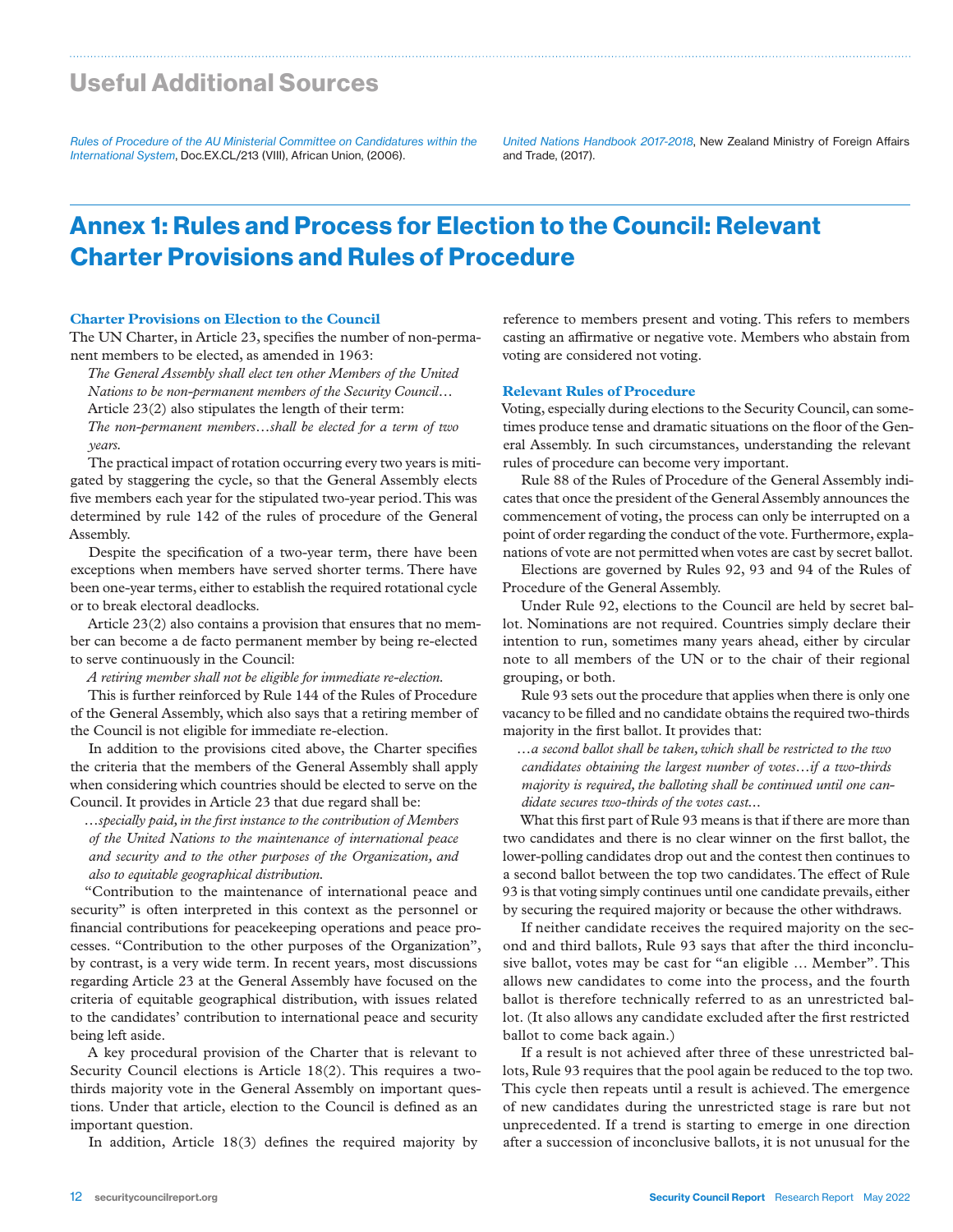# Annex 1: Rules and Process for Election to the Council: Relevant Charter Provisions and Rules of Procedure

#### candidate with fewer votes to withdraw

Rule 94 is similar to Rule 93 but is applied when there are two or more seats to be filled

When two or more elective places are to be filled at one time under the same conditions, those candidates obtaining in the first ballot the majority required shall be elected.

Rule 94 also specifies that if additional rounds of voting are required, the pool is reduced by a formula that says that remaining candidates should not be more than twice the number of places available.

### Annex 2: Historical Background

When the UN was established in 1945, the Charter provided for 11 members of the Security Council: five permanent members and six elected members.

Article 23(2) included a provision that in the first election of Council members, three members would be chosen for a period of one year so that in the future three new members could be elected annually. This was decided by drawing lots for the one- and two-year terms.

In the first election, on 12 January 1946, the following countries were elected: Australia, Brazil, Egypt, Mexico, the Netherlands and Poland. The pattern of geographical distribution was: two seats for Latin America, one for the Middle East, one for Eastern Europe, one for Western Europe, and one for the British Commonwealth.

The interpretation of what equitable geographic distribution should mean in terms of seats was based on an informal agreement among the permanent members, sometimes known as the London Agreement. From the start there was a lack of agreement about what had been agreed to. The US saw the 1946 formula as applying only to the first election, but the Soviet Union maintained that there had been a gentlemen's agreement of a more general nature for the future meaning of geographic distribution.

The Charter clearly specifies a two-year term for elected members of the Council, but in addition to the 1946-1947 period, split terms started to occur in the late 1950s until the Council was enlarged in 1966. This was driven in part by fallout from the disagreement over regional rotation and associated Cold War politics. But the aspirations of newly independent countries was also an important factor. The first example of this was seen in 1955 when the Philippines and Poland contested a seat. After four inconclusive ballots, Poland withdrew and Yugoslavia declared

its candidacy. However, the stalemate continued, and after two months and more than 30 rounds of voting, it was informally agreed that the Philippines would withdraw and that Yugoslavia would resign after one year, at which point the Philippines would run as the only candidate for that seat. Over the next few years, this became a common occurrence.

By the early 1960s, there was a growing acceptance that the original composition of the Council had become inequitable and unbalanced. Between 1945 and 1965, UN membership rose from 51 to 117 member states, with the proportion of Asian, African and Caribbean states increasing from 25 percent to about 50 percent. On 17 December 1963, the General Assembly adopted resolution 1991 A (XVIII), which contained amendments to the Charter to address the issue by increasing the number of elected members to ten. The resolution also dealt with the issue of geographic distribution, which was resolved as follows:

- five elected members from the African and Asian states (this was subsequently subdivided in practice into two seats for the Asian Group and three seats for the African Group);
- one from the Eastern European states;
- two from the Latin American states (this included the Caribbean); and
- two from the Western European and other states (this included Australia, Canada and New Zealand).

At the same time, Article 27 was altered so that resolutions of the Council required the vote of nine members instead of seven. This also meant that for the first time the permanent members could be outvoted by non-permanent members, although only on procedural questions, which are not subject to vetoes by permanent members, and when the permanent members choose not to cast a veto.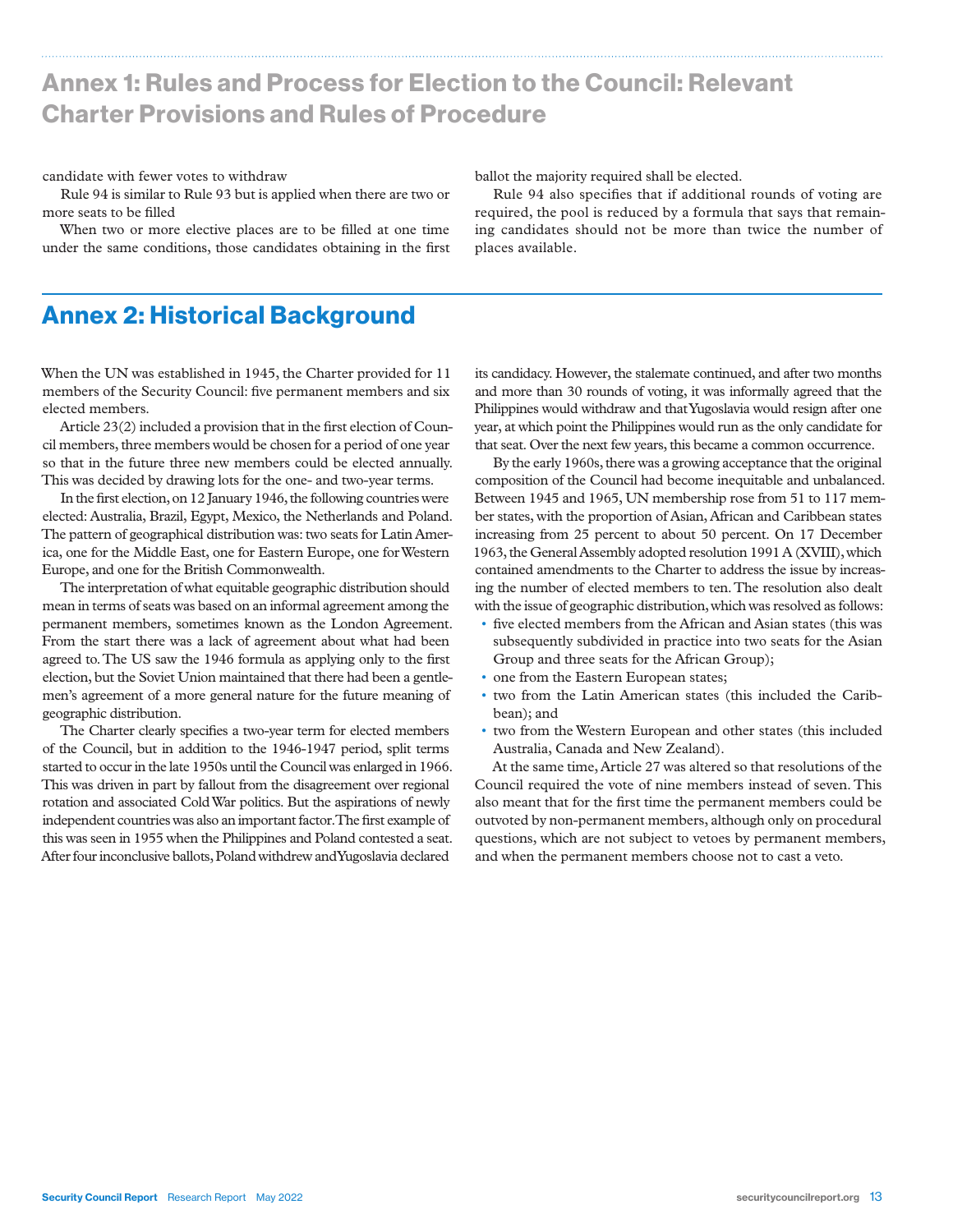# Annex 3: Results of Recent Elections for Non-Permanent Members of the Security Council

The left-hand column lists the year and the UN General Assembly in a given round of elections. (The number of votes cast to fill the Session in which the voting was held, as well as the number of the ple-different seats in a given round is not always the same.) Candidate nary meetings (the ordinal numbers) and the date of meetings. The countries that won the election are in bold. middle column reflects the highest number of votes and abstentions

| <b>2008 UNGA63</b> | <b>1 ROUND</b>                                    |                                                                                                                                                                                          |
|--------------------|---------------------------------------------------|------------------------------------------------------------------------------------------------------------------------------------------------------------------------------------------|
| 28th 17-10-08      | Round 1: 192 votes, 6 abstentions                 | Mexico 185, Uganda 181, Japan 158, Turkey 151, Austria 133,<br>Iceland 87, Iran (Islamic Republic of) 32, Madagascar 2, Australia 1,<br>Brazil 1                                         |
| <b>2009 UNGA64</b> | 1 ROUND                                           |                                                                                                                                                                                          |
| 20th 15-10-09      | Round 1: 190 votes, 7 abstentions                 | Nigeria 186, Gabon 184, Bosnia and Herzegovina 183, Brazil 182,<br>Lebanon 180, Iran (Islamic Republic of) 1, Liberia 1, Sierra Leone 1,<br>Togo 1, Venezuela (Bolivarian Republic of) 1 |
| <b>2010 UNGA65</b> | <b>3 ROUNDS</b>                                   |                                                                                                                                                                                          |
| 28th 12-10-10      | Round 1: 191 votes, 5 abstentions                 | India 187, Colombia 186, South Africa 182, Germany 128, Portugal<br>122, Canada 114, Pakistan 1, Swaziland 1                                                                             |
|                    | Round 2: 191 votes, restricted                    | Portugal 113, Canada 78                                                                                                                                                                  |
|                    | Round 3: 184 votes, 2 abstentions, restricted     | Portugal 150, Canada 32                                                                                                                                                                  |
| <b>2011 UNGA66</b> | <b>17 ROUNDS</b>                                  |                                                                                                                                                                                          |
| 37th 21-10-2011    | Round 1: 193 votes, 2 abstentions                 | Guatemala 191, Morocco 151, Pakistan 129, Togo 119, Mauritania<br>98, Azerbaijan 74, Slovenia 67, Kyrgyzstan 55, Hungary 52, Fiji 1                                                      |
|                    | Round 2: 193 votes, 2 abstentions, restricted     | Togo 119, Slovenia 97, Azerbaijan 90, Mauritania 72                                                                                                                                      |
|                    | Round 3: 193 votes, 1 abstention, restricted      | Togo 131, Slovenia 99, Azerbaijan 93, Mauritania 61                                                                                                                                      |
| 38th 21-10-11      | Round 4: 192 votes, 1 abstention, restricted      | Slovenia 98, Azerbaijan 93                                                                                                                                                               |
|                    | Round 5: 193 votes, 1 abstention, unrestricted    | Azerbaijan 98, Slovenia 93, Hungary 1                                                                                                                                                    |
|                    | Round 6: 193 votes, 1 abstention, unrestricted    | Azerbaijan 96, Slovenia 95, Estonia 1                                                                                                                                                    |
|                    | Round 7: 193 votes, 1 abstention, unrestricted    | Azerbaijan 100, Slovenia 91, Estonia 1                                                                                                                                                   |
|                    | Round 8: 191 votes, 1 abstention, restricted      | Azerbaijan 110, Slovenia 80                                                                                                                                                              |
|                    | Round 9: 191 votes, 1 abstention, restricted      | Azerbaijan 113, Slovenia 77                                                                                                                                                              |
| 39th 24-10-11      | Round 10: 193 votes, restricted                   | Azerbaijan 110, Slovenia 83                                                                                                                                                              |
| 40th 24-10-11      | Round 11: 193 votes, 1 abstention, unrestricted   | Azerbaijan 110, Slovenia 82                                                                                                                                                              |
|                    | Round 12: 193 votes, 1 abstention, unrestricted   | Azerbaijan 111, Slovenia 81                                                                                                                                                              |
|                    | Round 13: 192 votes, 1 abstention, unrestricted   | Azerbaijan 111, Slovenia 80                                                                                                                                                              |
|                    | Round 14: 192 votes, 1 abstention, restricted     | Azerbaijan 110, Slovenia 81                                                                                                                                                              |
|                    | Round 15: 193 votes, restricted                   | Azerbaijan 117, Slovenia 76                                                                                                                                                              |
|                    | Round 16: 193 votes, restricted                   | Azerbaijan 116, Slovenia 77                                                                                                                                                              |
|                    | Round 17: 193 votes, 24 abstentions, unrestricted | Azerbaijan 155, Slovenia 13, Hungary 1                                                                                                                                                   |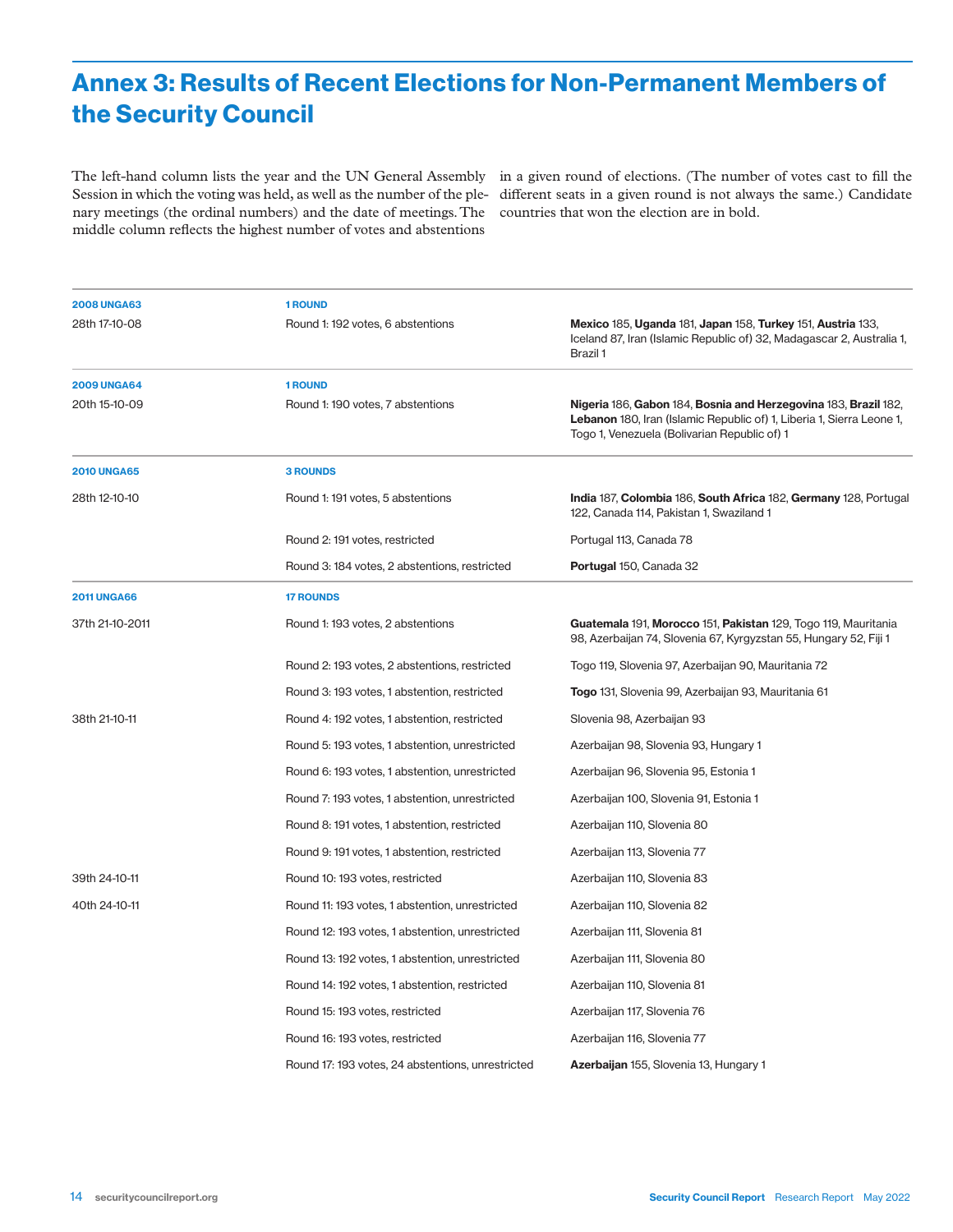# Annex 3: Results of Recent Elections for Non-Permanent Members of the Security Council

| <b>2012 UNGA67</b>  | <b>2 ROUNDS</b>                                 |                                                                                                                                                                                                                      |
|---------------------|-------------------------------------------------|----------------------------------------------------------------------------------------------------------------------------------------------------------------------------------------------------------------------|
| 27th 18-10-2012     | Round 1: 193 votes, 8 abstentions               | Argentina 182, Rwanda 148, Australia 140, Luxembourg 128,<br>Republic of Korea 116, Finland 108, Cambodia 62, Bhutan 20,<br>United Republic of Tanzania 3, Barbados 1, Cuba 1, Democratic<br>Republic of the Congo 1 |
|                     | Round 2: 192 votes, restricted                  | <b>Republic of Korea 149, Luxembourg 131, Finland 62, Cambodia 43</b>                                                                                                                                                |
| <b>2013 UNGA68</b>  | <b>1 ROUND AND A SPECIAL ELECTION</b>           |                                                                                                                                                                                                                      |
| 34th 17-10-2013     | Round 1: 191 votes, 5 abstentions               | Lithuania 187, Chile 186, Nigeria 186, Chad 184, Saudi Arabia 176<br>(declined), Senegal 2, The Gambia 2, Lebanon 1, Croatia 1                                                                                       |
| 61st 6-12-2013      | Round 1: 185 votes, 4 abstentions               | <b>Jordan</b> 178, <b>Saudi Arabia</b> 1                                                                                                                                                                             |
| <b>2014 UNGA69</b>  | <b>3 ROUNDS</b>                                 |                                                                                                                                                                                                                      |
| 25th 16-10-2014     | Round 1: 193 votes, 10 abstentions              | Angola 190, Malaysia 187, Bolivarian Republic of Venezuela 181,<br>New Zealand 145, Spain 131, Turkey 109, Democratic Republic of<br>the Congo 1, Brazil 1                                                           |
|                     | Round 2: 193 votes, restricted                  | Spain 120, Turkey 73                                                                                                                                                                                                 |
|                     | Round 3: 192 votes, 1 abstention, restricted    | Spain 132, Turkey 60                                                                                                                                                                                                 |
| <b>2015 UNGA69</b>  | <b>1 ROUND</b>                                  |                                                                                                                                                                                                                      |
| 33rd 15-10-2015     | Round 1: 192 votes, 14 abstentions              | Senegal 187, Uruguay 185, Japan 184, Egypt 179, Ukraine 177                                                                                                                                                          |
| <b>2016 UNGA70</b>  | <b>6 ROUNDS</b>                                 |                                                                                                                                                                                                                      |
| 106th 28-06-2016    | Round 1: 191 votes, 8 abstentions               | Ethiopia 185, Bolivia 183, Sweden 134, Netherlands 125,<br>Kazakhstan 113, Italy 113, Thailand 77, Colombia 1, Cuba 1, Belgium 1                                                                                     |
|                     | Round 2: 193 votes, 2 abstentions, restricted   | <b>Kazakhstan</b> 178, Netherlands 99, Italy 92, Thailand 55                                                                                                                                                         |
|                     | Round 3: 190 votes, 3 abstentions, restricted   | Netherlands 96, Italy 94                                                                                                                                                                                             |
| 107th 28-06-16      | Round 4: 191 votes, 2 abstentions, restricted   | Netherlands 96, Italy 95                                                                                                                                                                                             |
|                     | Round 5: 190 votes, 2 abstentions, unrestricted | Netherlands 95, Italy 95                                                                                                                                                                                             |
| 108th 30-06-16      | Round 6: 184 votes, 6 abstentions, unrestricted | <b>Italy</b> 179, Netherlands 4, San Marino 1                                                                                                                                                                        |
| <b>2017 UNGA71</b>  | <b>1 ROUND</b>                                  |                                                                                                                                                                                                                      |
| 86th 02-06-2017     | Round 1: 192 votes, 5 abstentions               | Poland 190, Côte d'Ivoire 189, Kuwait 188, Peru 186, Equatorial<br>Guinea 185, Netherlands 184, Argentina 1, Guinea 1, Morocco 1                                                                                     |
| <b>2018 UNGA72</b>  | <b>1 ROUND</b>                                  |                                                                                                                                                                                                                      |
| 93rd 08-06-2018     | Round 1: 190 votes, 8 abstentions               | Dominican Republic 184, Germany 184, South Africa 183,<br>Belgium 181, Indonesia 144, Maldives 46                                                                                                                    |
| 2019 UNGA73         | <b>2 ROUNDS</b>                                 |                                                                                                                                                                                                                      |
| 89th 07-06-2019     | Round 1: 193 votes, 4 abstentions               | Viet Nam 192; Niger 191; Tunisia 191; Estonia 111; Romania 78; Saint<br>Vincent and the Grenadines 185; El Salvador 6; Georgia 1; Latvia 1                                                                           |
|                     | Round 2: 193 votes, 2 abstentions, restricted   | Estonia 132; Romania 58                                                                                                                                                                                              |
| <b>2020 UNGA 74</b> | 2 ROUNDS                                        |                                                                                                                                                                                                                      |
| 17-06 2020*         | Round 1: 192 votes, 0 abstentions               | Diibouti 78; India 184; Ireland 128; Kenya 113; Mexico 187; Norway<br>130                                                                                                                                            |
| 18-06-2020*         | Round 2: 191 votes, 0 abstentions               | Kenya 129; Djibouti 62                                                                                                                                                                                               |
| <b>2021 UNGA 75</b> | <b>1 ROUND</b>                                  |                                                                                                                                                                                                                      |
| 78th 11-06-2021     | Round 1: 190 votes, 14 abstentions              | Ghana 185; Gabon 183; Brazil 181; United Arab Emirates 179;<br><b>Albania</b> 175; Democratic Republic of the Congo 3; Islamic Republic<br>of Iran 1; Peru 1                                                         |

\*General Assembly decided "to hold the election of non-permanent members of the Security Council in June 2020, simultaneously, without holding a plenary meeting of the General Assembly" A/74/L.67